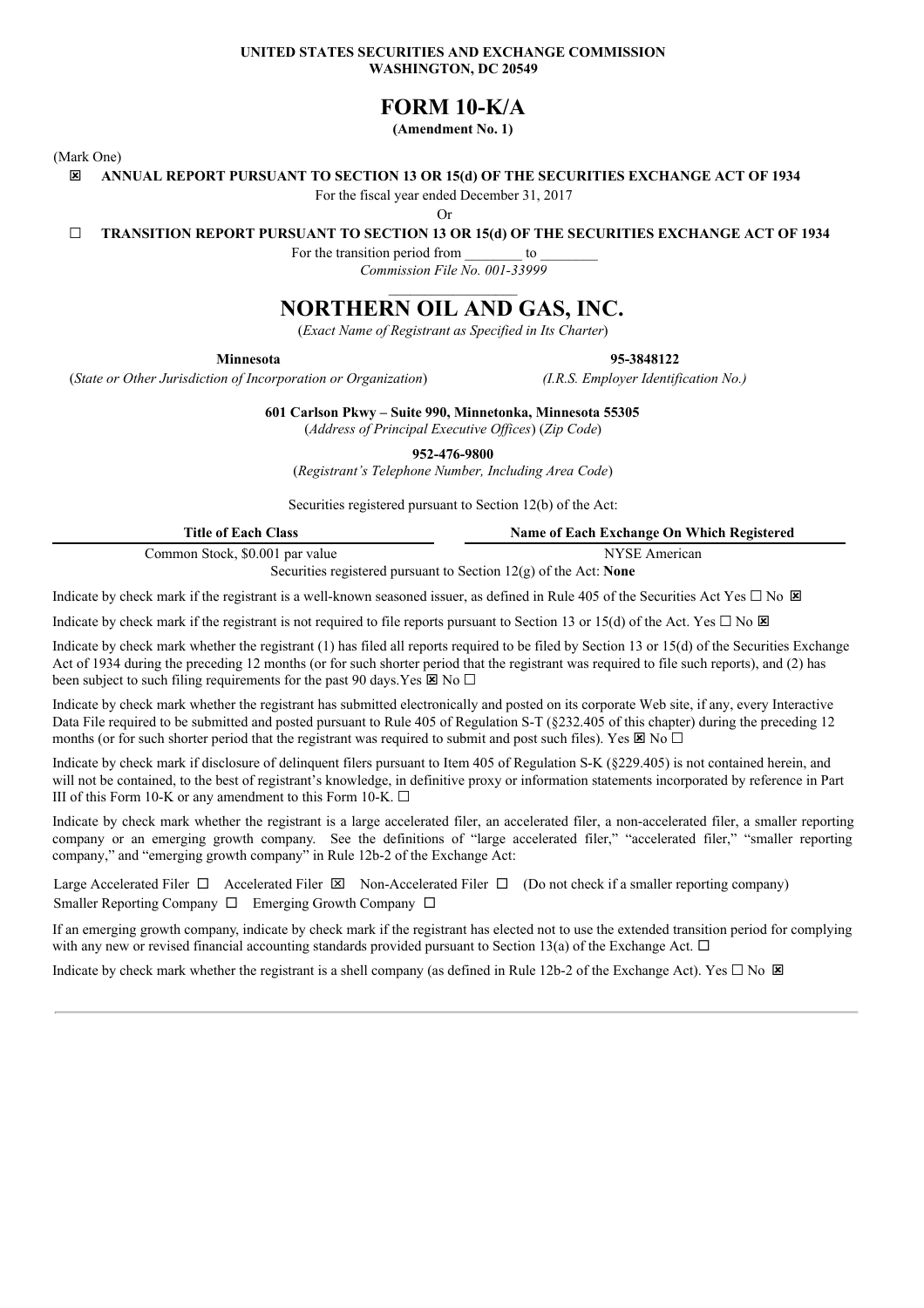The aggregate market value of the registrant's voting and non-voting common equity held by non-affiliates of the registrant on the last business day of the registrant's most recently completed second fiscal quarter (based on the closing sale price as reported by the NYSE American) was approximately \$68.0 million.

As of February 21, 2018, the registrant had 65,944,133 shares of common stock issued and outstanding.

### **DOCUMENTS INCORPORATED BY REFERENCE**

No documents are incorporated by reference.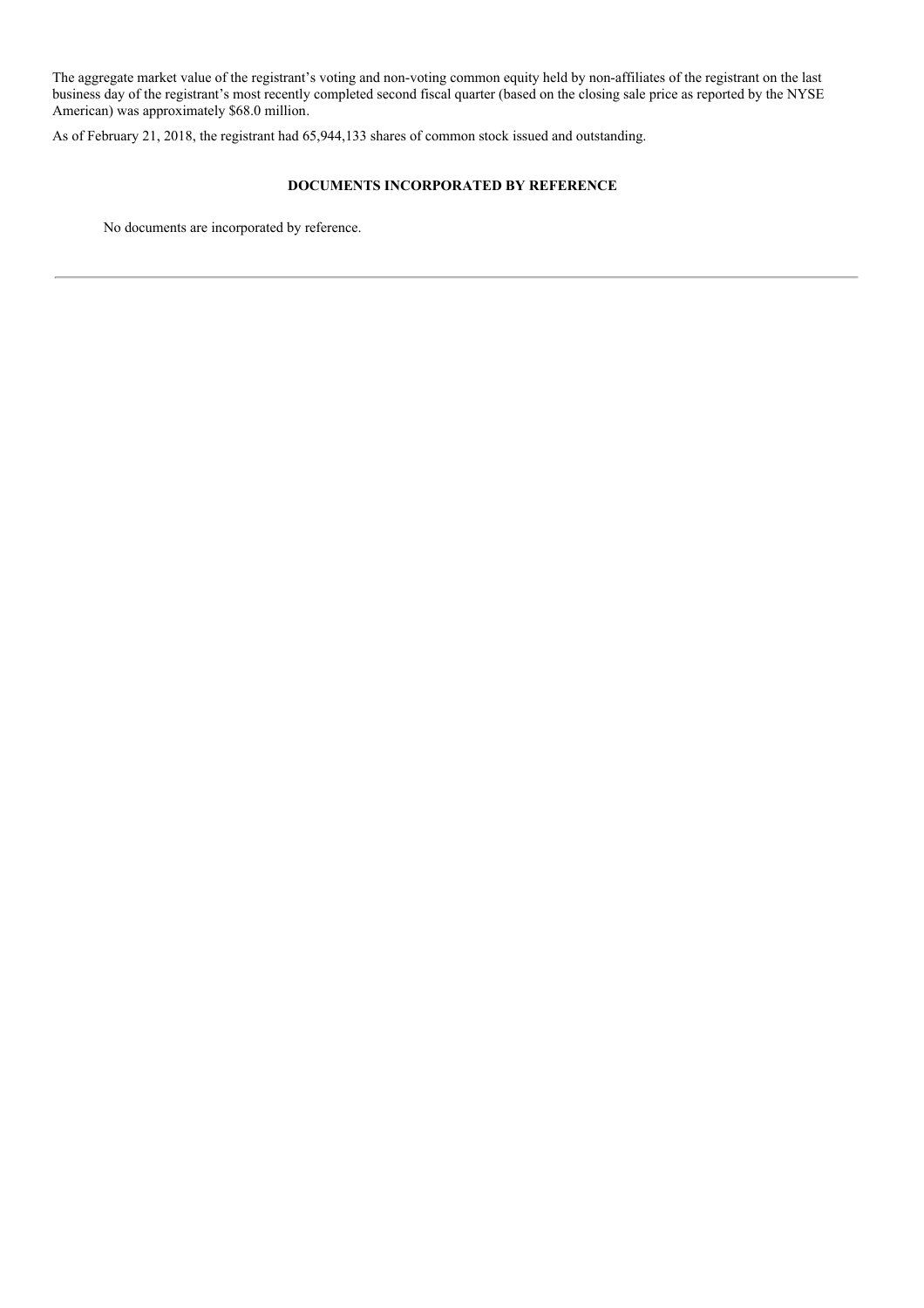#### **EXPLANATORY NOTE**

Northern Oil and Gas, Inc. is filing this Amendment No. 1 on Form 10-K/A to amend its Annual Report on Form 10-K for the year ended December 31, 2017 (the "Original Filing") to include the information required pursuant to Part III of Form 10-K. We previously disclosed that portions of the proxy statement related to our 2018 Annual Meeting of Shareholders would be incorporated by reference into Part III of the Original Filing filed with the Securities and Exchange Commission (the "SEC") on February 23, 2018. Part III of the Original Filing is hereby replaced in its entirety with the information provided below.

Except where specifically indicated, this Form 10-K/A does not reflect events occurring after the filing of the Original Filing or modify or update those disclosures affected by subsequent events. Consequently, all other information is unchanged and reflects the disclosures made at the time of the filing of the Form 10-K. Except as expressly set forth in this Form 10-K/A, our Annual Report on Form 10-K for the year ended December 31, 2017 has not been amended, updated or otherwise modified. With this Amendment, the principal executive officer and principal financial officer of our company have reissued their certifications required by Sections 302 and 906 of the Sarbanes-Oxley Act.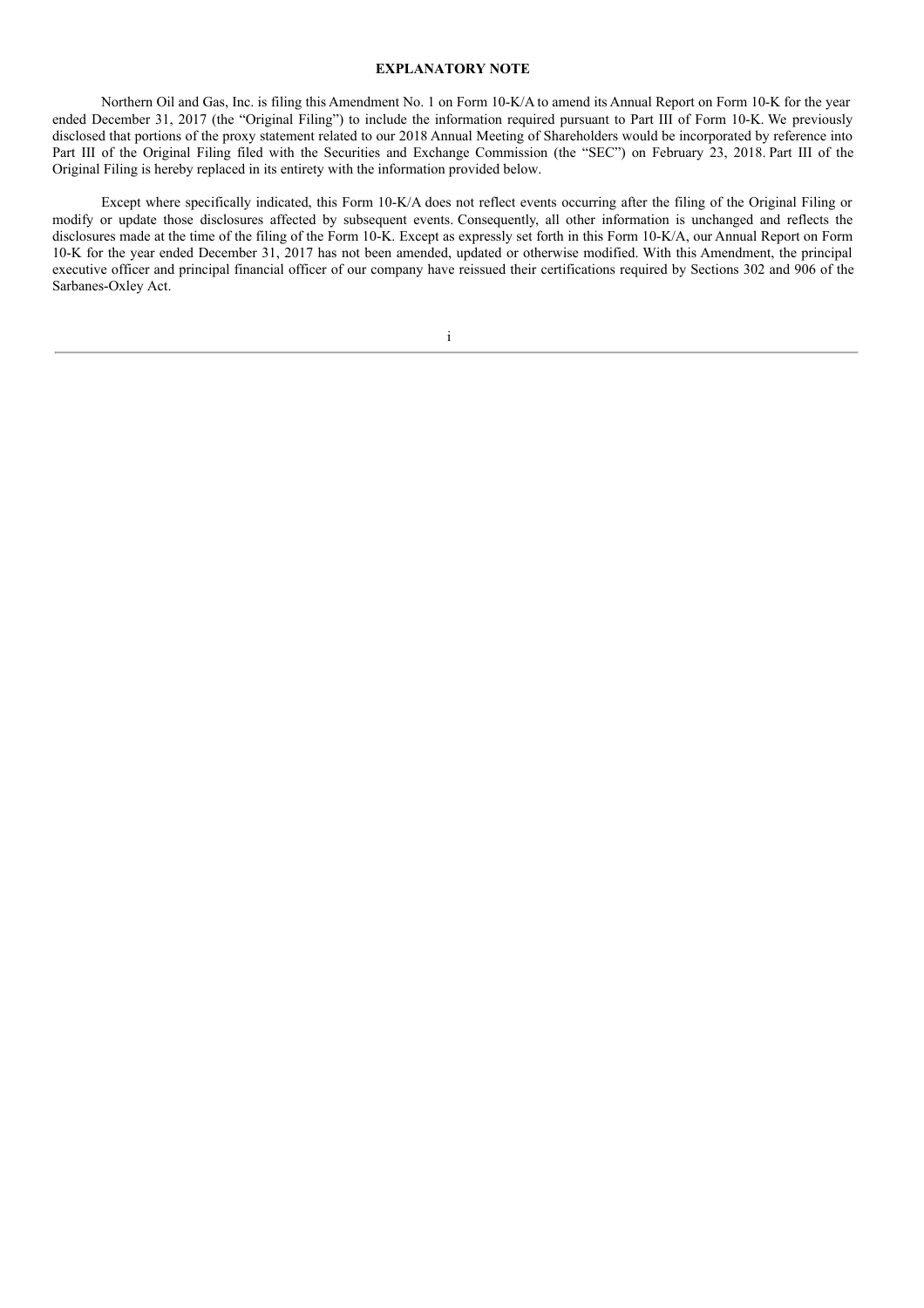# **TABLE OF CONTENTS**

|                         |                                                                                                | Page |
|-------------------------|------------------------------------------------------------------------------------------------|------|
| <b>Explanatory Note</b> |                                                                                                |      |
|                         |                                                                                                |      |
|                         | Part III                                                                                       |      |
| Item $10$ .             | Directors, Executive Officers and Corporate Governance                                         |      |
| Item $11.$              | <b>Executive Compensation</b>                                                                  | 5    |
| Item 12.                | Security Ownership of Certain Beneficial Owners and Management and Related Stockholder Matters | 21   |
| <u>Item 13.</u>         | Certain Relationships and Related Transactions, and Director Independence                      | 23   |
| Item 14.                | Principal Accountant Fees and Services                                                         | 25   |
|                         |                                                                                                |      |
|                         | Part IV                                                                                        |      |
| Item $15$ .             | Exhibits                                                                                       | 26   |
|                         |                                                                                                |      |
| <b>Signatures</b>       |                                                                                                | 27   |
|                         |                                                                                                |      |

ii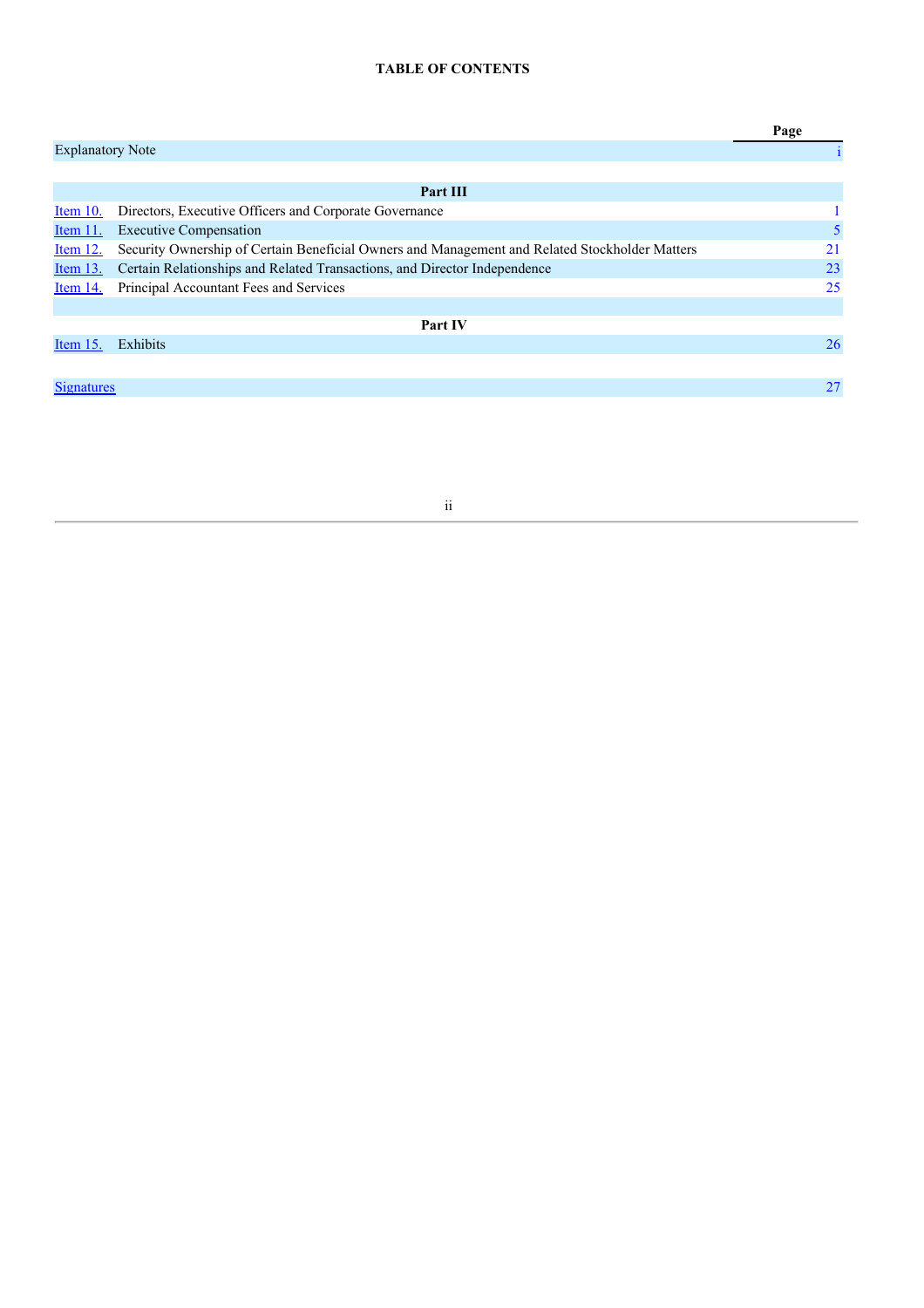#### **PART III**

### **Item 10.** *Directors, Executive Of icers and Corporate Governance*

### **Board of Directors**

Directors are elected each year at the annual meeting by our shareholders. We do not have a classified board of directors. There are no familial relationships between any of our directors and executive officers. On January 25, 2017, our company entered into an agreement with Robert B. Rowling, Cresta Investments, LLC, Cresta Greenwood, LLC, TRT Holdings, Inc., Michael Frantz and Michael Popejoy. Under the terms of the agreement, the company agreed to appoint Mr. Popejoy to the board immediately following execution of the agreement and to nominate Mr. Popejoy and Mr. Frantz for election to the board at the company's 2017 Annual Meeting of Shareholders. Set forth below is information furnished with respect to each current director.

| Name                  | Age | Position(s)                     |
|-----------------------|-----|---------------------------------|
| Bahram Akradi         | 56  | Director, Chairman of the Board |
| Lisa Bromiley         | 45  | Director                        |
| <b>Michael Frantz</b> | 32  | Director                        |
| Robert Grabb          | 65  | Director                        |
| Delos Cy Jamison      | 68  | Director                        |
| Jack King             | 65  | Director                        |
| Michael Popejoy       | 63  | Director                        |
|                       |     |                                 |

**Mr. Akradi** has served as a director since July 2017, was appointed lead independent director of our company in December 2017, and was appointed chairman of the board in January 2018. Mr. Akradi has served as Chairman of the Board, President, Chief Executive Officer and a director of LTF Holdings, Inc. and its wholly owned subsidiary, Life Time Fitness, Inc., since September 2015. Prior to that, for a period of more than five years, Mr. Akradi was Chairman of the Board, President, Chief Executive Officer and a director of Life Time Fitness, Inc., which was a public company until it was taken private in 2015. Mr. Akradi holds a B.S. degree in Electrical Engineering from the University of Colorado.

**Ms. Bromiley** has served as a director since September 2007. Ms. Bromiley has served as the Chief Financial Officer of BioUrja Group, a privately-held group of companies focused on global commodity trading, since February 2018. From August 2014 to February 2018, Ms. Bromiley served as the Chief Financial Officer of P3 Petroleum, LLC, an independent oil and gas exploration and production company focused in Texas, Louisiana and Mississippi. From 2010 to July 2014, Ms. Bromiley provided executive financial and accounting consulting services for mergers, acquisitions, bankruptcy reorganizations and raising capital with SolomonEdwardsGroup, LLC, a national CFO services firm, except from April 2012 to September 2013, when she served as Vice President of Business Development for Epsilon Energy Ltd., a public independent oil and gas exploration company focused on the Marcellus Shale in Pennsylvania and Bakken Shale of Saskatchewan. Ms. Bromiley served as Chief Financial Officer and Treasurer of Platinum Energy Resources, Inc., a public independent oil and gas exploration and production company, from August 2008 to June 2009. She served as Chief Financial Officer of Flotek Industries, Inc., a public oilfield service company, from April 2004 to August 2008. Prior to joining Flotek, Ms. Bromiley worked in the energy audit practice of PricewaterhouseCoopers, LLP and worked for two Fortune 500 companies. Ms. Bromiley served in various accounting, finance, SEC reporting and risk management positions. Ms. Bromiley is a Certified Public Accountant. Ms. Bromiley is a member of the American Institute of Certified Public Accountants, KPMG Audit Committee Institute, Financial Executives International and National Association of Corporate Directors. Ms. Bromiley holds B.B.A. and Masters of Accountancy degrees from the University of Texas.

**Mr. Frantz** has served as a director since August 2016 and has served as the Vice President, Investments of TRT Holdings, Inc., a diversified private holding company based in Dallas, Texas, since February 2010. Mr. Frantz is the head of TRT Holdings investment team which is responsible for sourcing, diligencing and managing new investment opportunities. Prior to TRT Holdings, Mr. Frantz was an Analyst with J.P. Morgan Asset Management from July 2008 to February 2010. Mr. Frantz currently serves on the Advisory Board of Dos Rios Partners. Mr. Frantz holds a B.A. degree in Business Administration, with a concentration in Finance and Accounting and a Masters in Professional Accounting from the University of Texas at Austin, McCombs School of Business.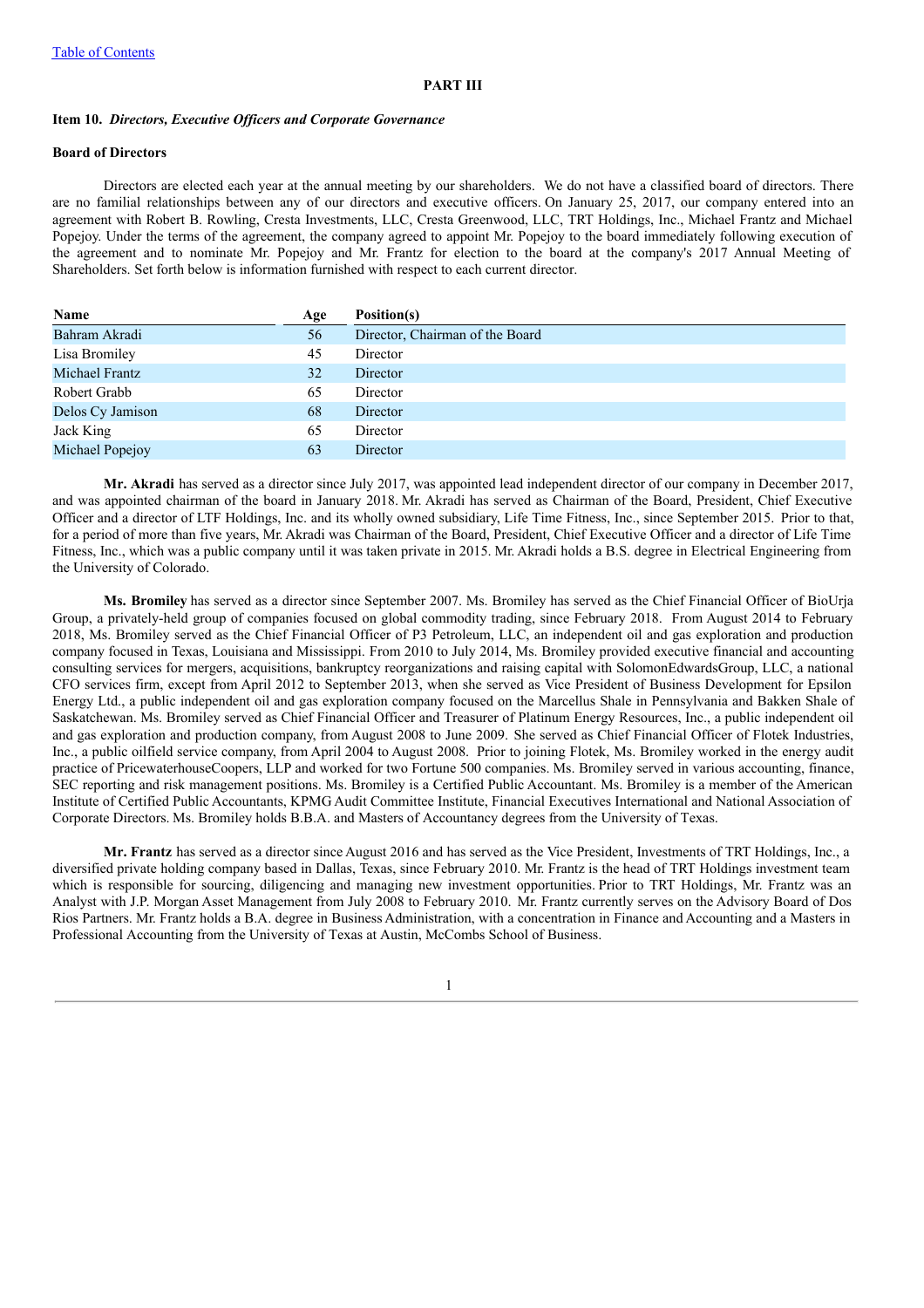**Mr. Grabb** has served as a director since May 2007 and is a Registered Petroleum Geologist with over 30 years of experience in the oil and gas industry. Mr. Grabb provides both geological and industry expertise as it relates to our exploration prospects and drilling programs. Mr. Grabb is Vice President- Exploration and Geosciences for Sage Natural Resources, LLC. He was the Senior Geological Advisor for Samson Energy, a large privately held exploration and production company headquartered in Tulsa, Oklahoma, from March 2014 to March 2016 and previously worked as the Exploration Manager for Samson Resources Company, from March 2007 to March 2014. Prior to that, Mr. Grabb served as a geologist for Newfield Exploration from April 2003 to March 2007. Mr. Grabb holds B.S. and M.S. degrees in geology from Montana State University. Mr. Grabb is also a member of the American Association of Petroleum Geologists and the Society of Petroleum Engineers.

**Mr. Jamison** has served as a director since August 2011 and has served as the Chairman and Chief Executive Officer of the Jamison Group LLC, which advises private landowners regarding large land exchanges with the U.S. Federal Government, since 2009. Prior to founding the Jamison Group in 2009, Mr. Jamison served from 1994 to 2009 as a Partner in the firm of Jamison and Sullivan, Inc., a diversified consulting firm that specialized in advising start-up companies regarding business development matters, lobbying on behalf of local governments and educational institutions, and assisting companies with development of business opportunities in foreign countries. Mr. Jamison was appointed by President George H. W. Bush, and served from 1989 to 1993 as the National Director of the Bureau of Land Management, Department of the Interior. Mr. Jamison also served from 1981 to 1993 as the Legislative Advisor of the Interior and Insular Affairs Committee (renamed the Natural Resources Committee), U.S. House of Representatives. Mr. Jamison holds a B.S. degree from Montana State University.

**Mr. King** has served as a director since May 2007 and has worked in various management positions, including land management, with Hancock Enterprises, a privately held independent oil and gas exploration and production company based in Billings, Montana, since 1983. Mr. King has been actively working in the Williston Basin and the Northern Rockies for over 30 years. Throughout his career Mr. King has been very involved in regional industry and local civic affairs, including his sixteen years of service on the Montana Board of Oil and Gas Conservation Commission as a Commissioner (Gubernatorial appointment), Board of the Montana Petroleum Association, Western Montana BLM Advisory Council, U of MT President's Advisory Council, and the Finance Committee for the Montana Community Foundation. Mr. King was a founding member of the Board of Directors for Crown Butte Resources, Ltd., and served from 1987 to 1996. Mr. King holds a degree in Economics from the University of Montana.

**Mr. Popejoy** has served as a director since January 2017. Mr. Popejoy has been affiliated with TRT Holdings, Inc., a diversified private holding company based in Dallas, Texas, or with its subsidiary Tana Oil and Gas or Tana Exploration since 1984. From 2001 to present, Mr. Popejoy has served as the Senior Vice President of Energy for TRT Holdings, Inc., and a Manager of Tana Exploration. Prior to 2001, Mr. Popejoy served as a Vice President of Land and later as President of Tana Exploration. Mr. Popejoy holds a BBA degree in Petroleum Land Management from the University of Texas at Austin.

Each director brings a unique set of skills to our board of directors. The board of directors believes the directors as a group have the experience and skills in areas such as the oil and gas industry, finance, risk management and corporate governance that are necessary to effectively oversee our company. Set forth below are the conclusions reached by our board of directors as to why each director is qualified for service as a director of our company.

- **Mr. Akradi** has extensive experience as a chief executive officer, president and chairman, and provides us with strong leadership as well as expertise in the areas of strategy, financial structuring and capital markets. In addition, Mr. Akradi brings the benefit of a significant shareholder to the board.
- **• Ms. Bromiley** has extensive experience as a financial executive and leader within various companies across the oil and gas industry. Ms. Bromiley provides expertise in the areas of financial reporting, accounting, capital markets, internal controls and corporate governance.
- **Mr. Frantz** has valuable experience in business and financing and brings the benefit of a significant stakeholder to the board, as well as institutional knowledge in the oil and gas industry, through his involvement with TRT Holdings.
- **Mr. Grabb** is a registered petroleum geologist with over 30 years of experience in the oil and gas industry. Mr. Grabb provides both geological and industry expertise as it relates to our exploration prospects and drilling programs.
- **Mr. Jamison** has extensive business and governmental experience in the areas of land management and mineral rights that brings a unique perspective to our board of directors.
- **Mr. King** has over 30 years of experience in the oil and gas industry. Mr. King provides expertise in the areas of evaluating, acquiring and managing oil and gas interests, as well as our exploration prospects.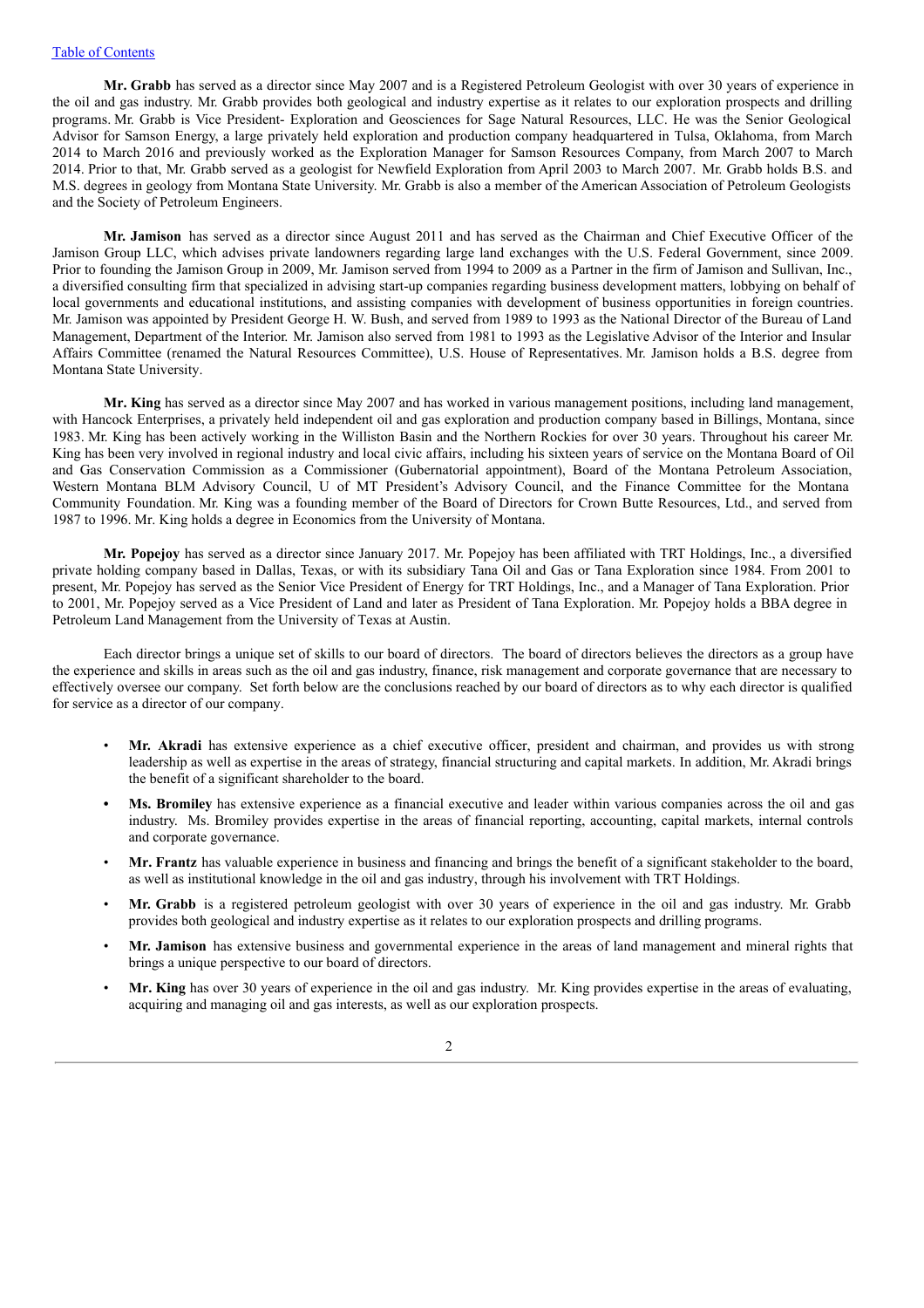• **Mr. Popejoy** has extensive experience in the oil and gas industry and brings the benefit of a significant stakeholder to the board through his involvement with TRT Holdings.

### **Executive Officers of the Registrant**

The following table sets forth information concerning our current executive officers:

| <b>Name</b>     | Age | <b>Positions</b>                                                                |
|-----------------|-----|---------------------------------------------------------------------------------|
| Brandon Elliott | 46  | Interim President; Executive Vice President, Corporate Development and Strategy |
| Chad Allen      | 36  | Interim Chief Financial Officer; Chief Accounting Officer                       |
| Erik Romslo     | 40  | Executive Vice President, General Counsel and Secretary                         |

*Brandon Elliott* has served as our Executive Vice President, Corporate Development and Strategy since January 2013 and as our Interim President since January 2018. Prior to joining our company, Mr. Elliott served as Vice President of Investor Relations of CONSOL Energy Inc., a Fortune 500 coal and natural gas company, from 2010 until 2012. Prior to CONSOL, Mr. Elliott worked from 2000 until 2010 at Friess Associates LLC, managers of The Brandywine Funds, most recently as a portfolio manager. Mr. Elliott holds a bachelor's degree from Dartmouth College, is a Chartered Financial Analyst (CFA) and is a member of the National Investor Relations Institute.

*Chad Allen* has served as our Interim Chief Financial Officer since January 2018 and our Chief Accounting Officer since August 2016, prior to which he served as our Corporate Controller starting in August 2013. Prior to joining the Company, Mr. Allen was in the audit practice with Grant Thornton LLP from 2010 to 2013, and in the audit practice at McGladrey & Pullen, LLP from 2004 to 2010. Mr. Allen holds a bachelor's degree from Minnesota State University, Mankato and is a Certified Public Accountant.

*Erik Romslo* has served as our General Counsel and Secretary since October 2011 and as an Executive Vice President since January 2013. Prior to joining our company, Mr. Romslo practiced law in the Minneapolis office of our outside counsel, Faegre Baker Daniels LLP (formerly Faegre & Benson LLP), from 2005 until 2011, where he was a member of the Corporate group. Prior to joining Faegre, Mr. Romslo practiced law in the New York City office of Fried, Frank, Harris, Shriver & Jacobson LLP. Mr. Romslo holds a bachelor's degree from St. Olaf College and a law degree from the New York University School of Law.

#### **Section 16(a) Beneficial Ownership Reporting Compliance**

Section 16(a) of the Securities Exchange Act of 1934 requires our officers, directors and persons who own more than 10% of a registered class of our equity securities to file reports of ownership and changes in ownership with the SEC. Such officers, directors and shareholders are required by the SEC to furnish us with copies of all such reports. To our knowledge, based solely on a review of copies of reports filed with the SEC during the last fiscal year, all applicable Section 16(a) filing requirements were timely filed and met.

### **Code of Ethics**

We have adopted a Code of Business Conduct and Ethics that applies to our chief executive officer, chief financial officer and persons performing similar functions. A copy is available on our website at www.northernoil.com. We intend to post on our website any amendments to, or waivers from, our Code of Business Conduct and Ethics pursuant to the rules of the SEC and NYSE American.

#### **Board Committees**

The board of directors has standing audit, compensation and nominating committees. All three committees consist solely of independent directors. The table below shows the current membership of the committees and identifies our independent directors.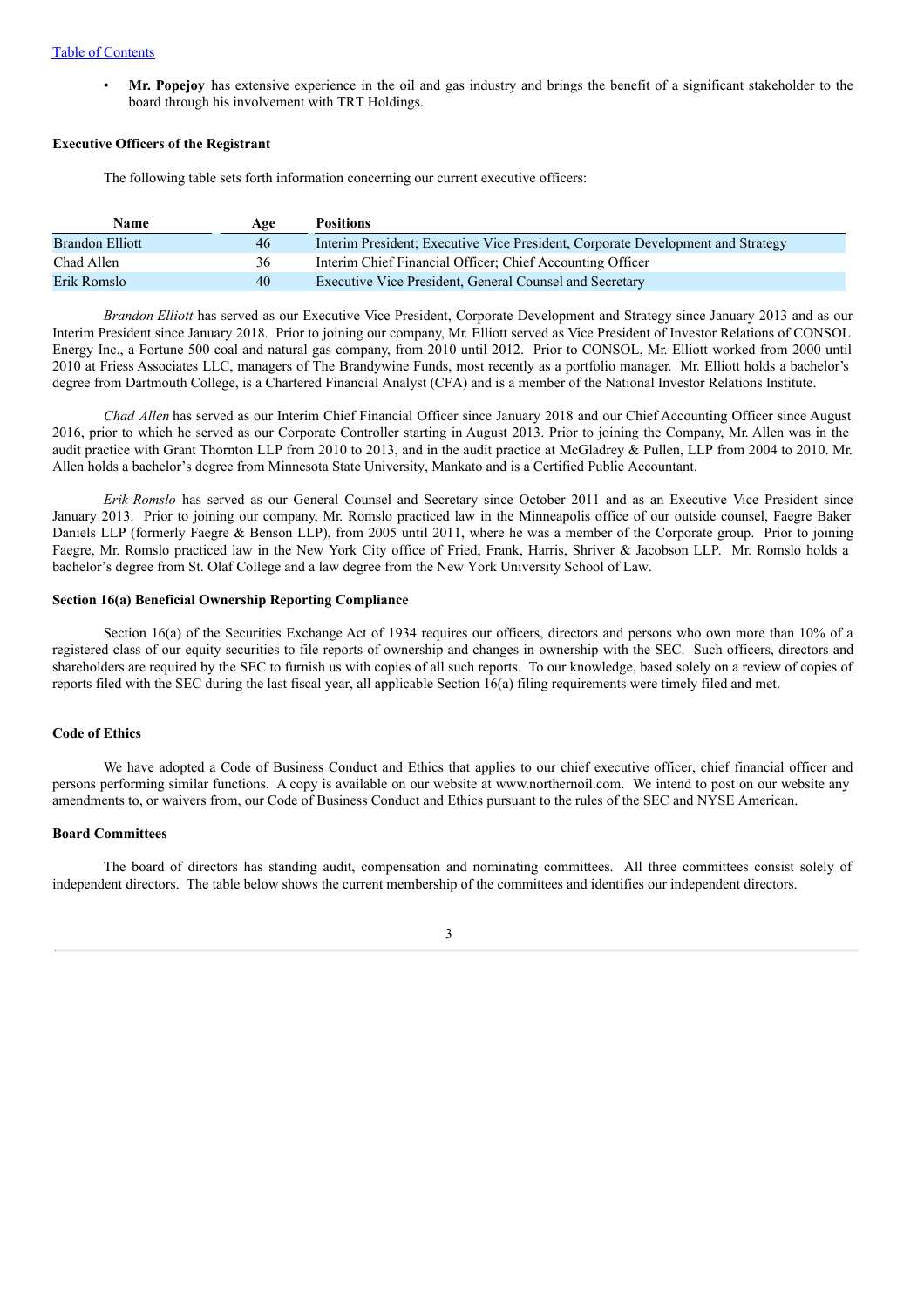### Table of Contents

|                       | <b>Audit Committee</b> | Compensation<br><b>Committee</b> | Nominating<br>Committee | Independent<br><b>Directors</b> |
|-----------------------|------------------------|----------------------------------|-------------------------|---------------------------------|
| Name                  |                        |                                  |                         |                                 |
| Bahram Akradi         |                        |                                  |                         | $\checkmark$                    |
| Lisa Bromiley         | ✓∗                     | ✓∗                               |                         |                                 |
| <b>Michael Frantz</b> |                        |                                  |                         |                                 |
| Robert Grabb          |                        |                                  |                         |                                 |
| Delos Cy Jamison      |                        |                                  |                         |                                 |
| Jack King             |                        |                                  | ✓∗                      |                                 |
| Michael Popejoy       |                        |                                  |                         |                                 |
|                       |                        |                                  |                         |                                 |

Denotes committee chairperson.

Mr. Akradi has served as lead independent director since December 2017 and chairman of the board of directors since January 2018.

We have adopted written charters for each of these committees. Current copies of all committee charters appear on the corporate governance section of our website at *www.northernoil.com* and are available in print upon written request to Northern Oil and Gas, Inc., 601 Carlson Pkwy, Suite 990, Minnetonka, Minnesota 55305, Attention: Corporate Secretary.

### **Audit Committee and Financial Expert**

The audit committee's primary function is to assist our board of directors in its general oversight of our company's corporate accounting, financial reporting, internal control and audit functions. The audit committee's main duties include recommending a firm of independent certified public accountants to audit the annual financial statements, reviewing the independent auditor's independence, the financial statements and their audit report and reviewing management's administration of the system of internal accounting controls. Ms. Bromiley is an "audit committee financial expert" as defined in the applicable Securities and Exchange Commission ("SEC") rules. Each of our current audit committee members and each member who served on the committee in 2017 is considered to be an "independent director" as defined in the NYSE American Company Guide.

To assist the audit committee in fulfilling its duties, our management provides the committee with information and reports as needed and requested. Our audit committee is also provided access to our general counsel and has the ability to retain outside legal counsel or other experts at its sole discretion if it deems such action to be necessary.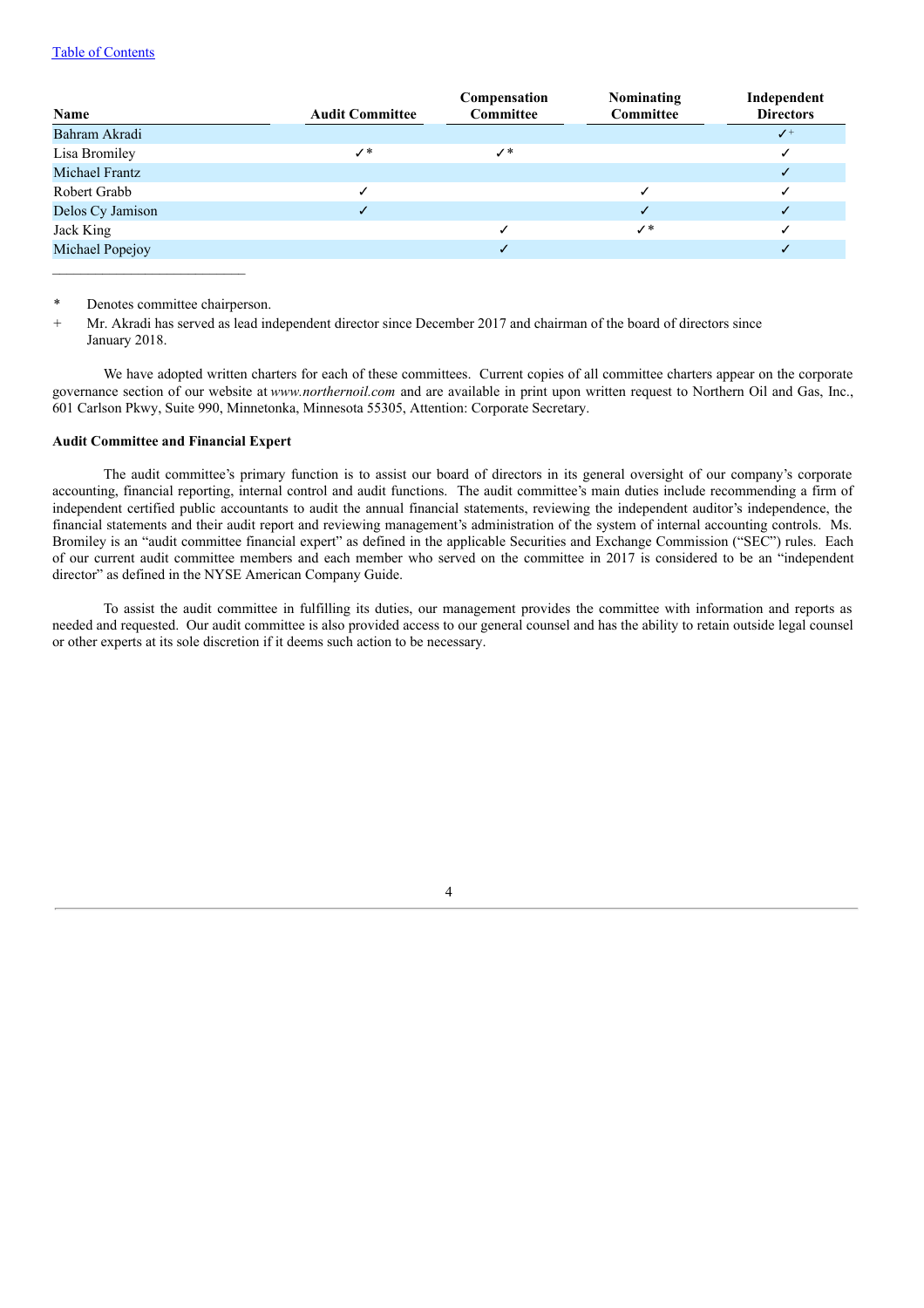#### **Item 11.** *Executive Compensation*

#### **Compensation Discussion and Analysis**

### *Named Executive Of icers*

This Compensation Discussion and Analysis provides information about the 2017 compensation program for the following named executive officers, who were the only individuals who served as executive officers during 2017:

| Thomas Stoelk   | Former Interim Chief Executive Officer & Chief Financial Officer; (resigned his<br>employment effective January 31, 2018) |
|-----------------|---------------------------------------------------------------------------------------------------------------------------|
| Brandon Elliott | Interim President (effective January 31, 2018); Executive Vice President, Corporate<br>Development & Strategy             |
| Erik Romslo     | Executive Vice President, General Counsel & Secretary                                                                     |

#### *Executive Summary*

In early 2017, our compensation committee adopted 2017 bonus plans focused on increasing the value of our asset base, improving the strength of our balance sheet, and total shareholder return. In light of the difficult industry environment and the challenges posed by a strained balance sheet, the "threshold," "target" and "maximum" objective performance metrics under our 2017 bonus plans proved to be extremely challenging. The company only achieved the "threshold" level of performance on one of the three metrics under the 2017 short-term incentive program (or STIP), and on one of the two metrics under the 2017 long-term equity incentive program (or LTIP).

The 2017 bonus plans also included discretionary components that would have allowed the compensation committee to counterbalance the low achievement on the objective performance metrics with higher discretionary awards. However, in light of the continued challenges facing the company and the ongoing negative impact on the price of our common stock, the compensation committee determined that higher discretionary awards were not warranted.

As a result of the foregoing, total compensation to our named executive officers was drastically reduced in 2017 compared to 2016. Mr. Stoelk resigned prior to the determination of awards under the 2017 bonus plans, and thus did not receive any awards for 2017 performance. For Messrs. Elliott and Romslo, their combined cash awards for 2017 performance totaled just \$85,000 (an 85% reduction compared to 2016), and their combined restricted stock awards for 2017 performance totaled just \$150,000 (a 70% reduction compared to 2016).

#### *Overview*

Our compensation committee is responsible for establishing director and executive officer compensation, as well as policies and programs to insure that they are consistent with our compensation philosophy and principles of corporate governance. The compensation committee is authorized to make plan awards to our employees to recognize individual and company-wide achievements as the committee deems appropriate. Our compensation committee has historically reviewed and approved base salary and incentive compensation levels, employment agreements and benefits of executive officers and other key employees.

We have implemented a compensation program that is designed to reward our management for maximizing shareholder value and ensuring the long-term stability of our company. Our compensation program is intended to reward individual accomplishments, team success and corporate results. It also recognizes the varying responsibilities and contributions of each employee and is intended to foster an ownership mentality among our management team.

The compensation committee believes it is important to rely in large part on performance relative to pre-determined performance goals in determining executive compensation. As such, amounts paid to executive officers under our short-term incentive program, and the number of restricted shares granted to executive officers under our long-term equity incentive program, are largely driven by performance relative to pre-determined performance goals. However, the compensation committee does retain meaningful discretion to allow them to tailor awards based on circumstances as they see fit. This balance of performance goals and discretion as it relates to our compensation programs is described in more detail below under "*Annual Short-Term Incentive Program*" and "*Long-Term Equity Incentive Program."*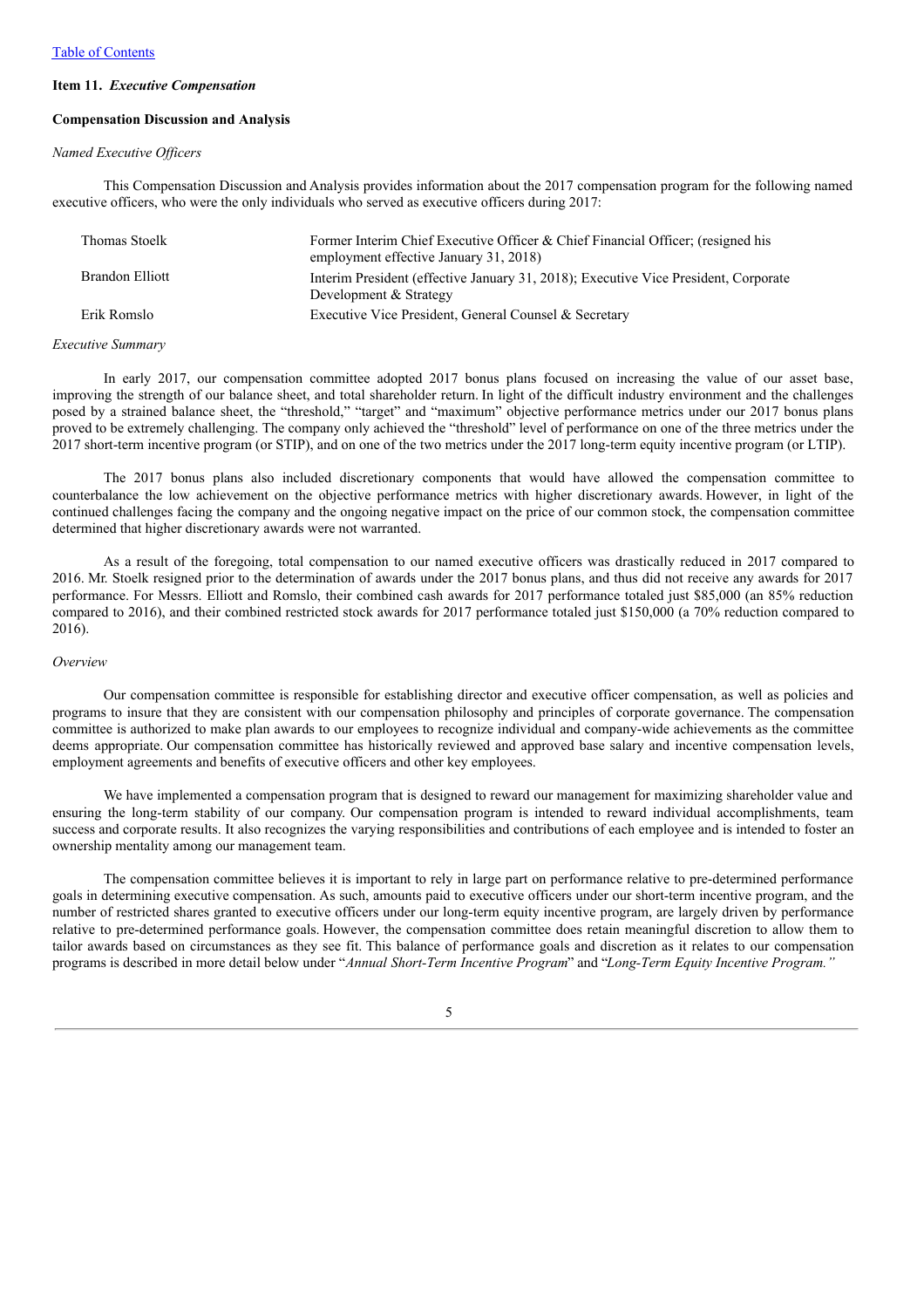In 2017, we held a stockholder advisory vote on the compensation paid to our named executive officers for 2016, which resulted in approximately 92% of the votes cast approving such compensation. Our compensation committee evaluated the results of last year's advisory vote on executive compensation and, given the support expressed by shareholders, has not made any specific changes to our executive compensation program as a result thereof.

### *Compensation Consultant and Peer Group*

The compensation committee has from time to time engaged independent consultants to advise it on peer group executive compensation practices, potential compensation packages for existing or possible new executives, and in connection with other projects, including the selection of peer groups for executive compensation analysis purposes. During 2017, neither the compensation committee nor management engaged any compensation consultant for the company. For 2018, the compensation committee intends to engage Pearl Meyer to review the company's compensation programs and advise on potential changes thereto (including with respect to establishing 2018 executive compensation plans).

The compensation committee has selected and made changes to our peer group over time primarily due to changes in the financial and operating profiles of our company and potential peer companies, as well as our compensation committee's subjective determination regarding the companies with whom we compete for executive talent and the most appropriate companies against which to compare our total shareholder return. In recent years, the primary function that our peer group serves in our executive compensation program is as the comparative group in calculating our company's relative total shareholder return for purposes of both our long-term equity incentive programs, which are described in more detail below under "*Long-Term Equity Incentive Program,*" and certain performance-based restricted stock grants we have made to former executives.

The 2017 peer group selected by the compensation committee consists of Abraxas Petroleum Corp., Approach Resources Inc., Bill Barrett Corp., Callon Petroleum Company, Earthstone Energy, Inc., EP Energy Corp., Halcon Resources Corp., Jones Energy, Inc., Midstates Petroleum Company, Inc., Oasis Petroleum Inc., Resolute Energy Corp., Sanchez Energy Corp., and Whiting Petroleum Corp.

The compensation committee periodically reviews detailed information regarding the executive compensation programs of companies both inside and outside of our current peer group. The compensation committee does not seek to apply any particular benchmark relative to the peer group in setting compensation levels. However, the peer group data may be considered in connection with setting base salaries, developing our annual executive compensation program, and making year-end determinations under the annual short-term and long-term equity incentive programs.

### *Role of Executives in Establishing Compensation*

The compensation committee makes the final determination of all compensation paid to our named executive officers and directs all compensation decisions affecting our executive officers. However, management also plays a role in the determination of executive compensation levels. At the end of each year, management provides recommendations to the compensation committee regarding any discretionary items affecting short- and long-term incentive compensation for the year. Management also provides advance input on the structure of our annual short- and long-term incentive programs and performance goals to be used thereunder, as well as the selection of peer companies to be used by the compensation committee for executive compensation purposes. However, the compensation committee has no obligation to accept management's recommendations, and meets regularly in executive session to discuss and ultimately set executive compensation amounts and programs.

#### *Compensation Philosophy*

To recruit and retain the most qualified and competent individuals as senior executives, we strive to maintain a compensation program that is competitive in our market and with respect to the general profession of our executives. We remain committed to hiring and retaining qualified, motivated employees at all levels within the organization while ensuring that all forms of compensation are aligned with business needs. Our compensation program is intended to reward exceptional organizational and individual performance. Our compensation system is designed to support the successful attainment of our vision, values and business objectives.

The following compensation objectives are considered in setting the compensation components for our senior executives:

- Attract and retain key executives responsible not only for our continued growth and profitability, but also for ensuring proper corporate governance and carrying out the goals and plans of our company;
- Motivate management to enhance long-term stockholder value and to align our executives' interests with those of our stockholders;
- Correlate a portion of management's compensation to measurable financial and operating performance;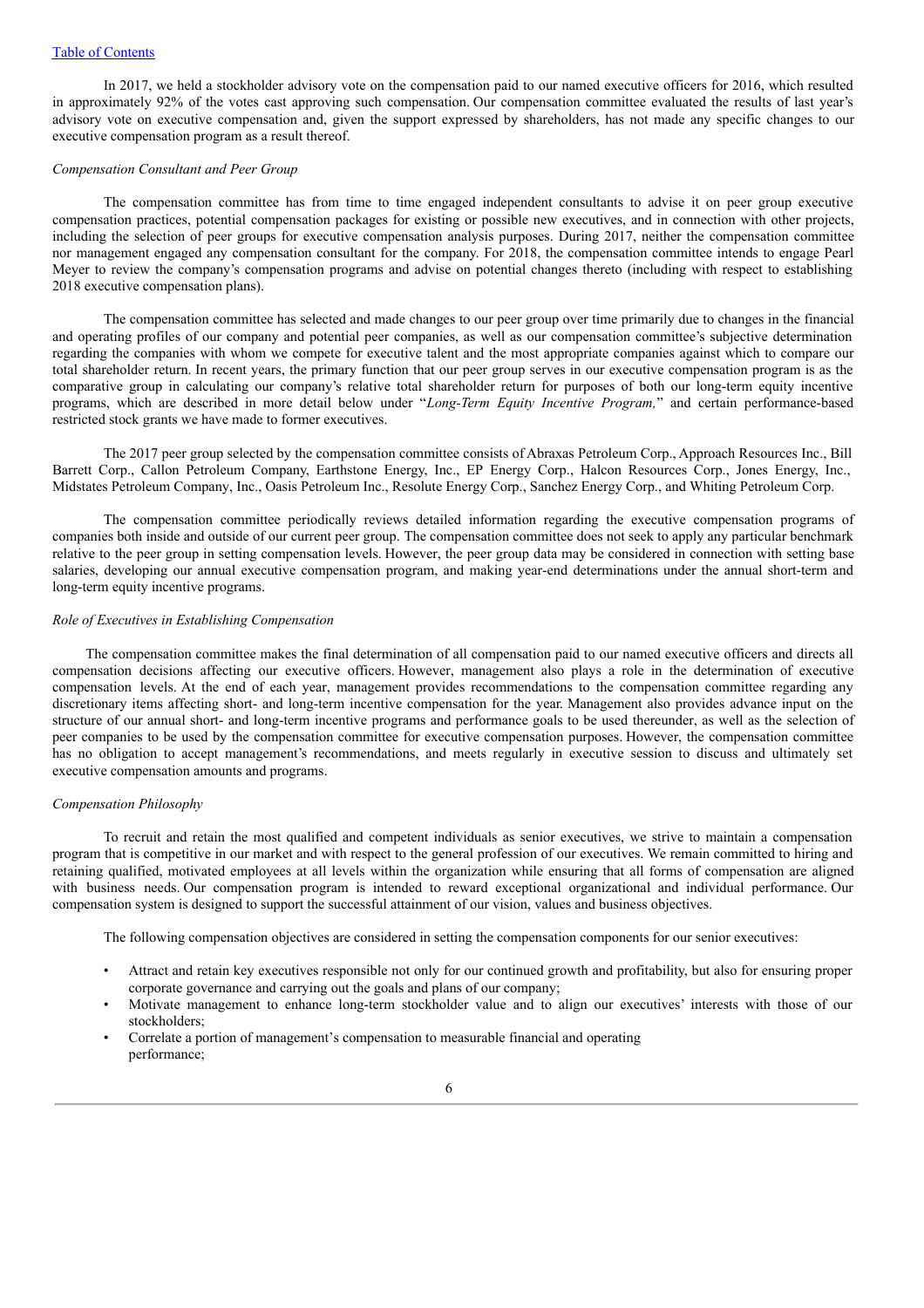### Table of Contents

- Evaluate and rate performance relative to the existing market conditions during the measurement period; and
- Set compensation and incentive levels that reflect competitive market practices.

The principal components of our executive compensation program are base salary, annual short-term incentive bonuses and longterm incentive awards. We blend these elements in order to formulate compensation packages which provide competitive pay, reward the achievement of financial, operational and strategic objectives on a short- and long-term basis, and align the interests of our executive officers and other senior personnel with those of our stockholders.

We have traditionally utilized stock incentives as a means to align the interests of our management with the interests of our shareholders and motivate our management to enhance shareholder value. Stock issuances to-date have been designed to serve as both short-term rewards and long-term incentives. As a result, each of our named executive officers who have served with the company for at least one year holds a significant number of shares of our outstanding common stock.

#### *Employment Agreements*

We have traditionally employed our executive officers under written employment agreements governing certain terms and conditions of their employment.

In April 2016, we entered into new employment agreements with Messrs. Stoelk and Romslo to replace their prior employment agreements, which had expired during the fourth quarter of 2015. At the time, the compensation committee was cognizant of the relatively low value of unvested restricted shares held by each executive due to vesting on prior awards and, more significantly, the decline in our stock price related to the significant worldwide decline in oil and gas prices. This concern was particularly acute with respect to Mr. Stoelk, whose retention the compensation committee viewed as critical due to his significant industry experience, the challenging conditions faced by the company, and his critical importance to the operations and future success of the company. As a result, under his new agreement Mr. Stoelk received: (i) an award of 341,530 shares of restricted stock valued at \$1.4 million (based on the closing price of our common stock on April 8, 2016), which were subject to time-based vesting in four equal annual installments from 2017 through 2020, and (ii) an additional award of 341,530 shares of restricted stock, which were subject to performance-based vesting in four equal annual installments from 2017 through 2020. The remaining unvested portions of these awards were forfeited when Mr. Stoelk resigned his employment with the Company in January 2018. Under Mr. Romslo's new agreement, he received an award of 80,000 shares of restricted stock valued at \$327,200 (based on the closing price of our common stock on April 8, 2016), which are subject to time-based vesting in four equal annual installments from 2017 through 2020.

The restricted stock awards described above were meant to closely align our executive leadership's interests with those of our shareholders and highly incentivize them to drive shareholder value. The performance-based award received by Mr. Stoelk contained four annual tranches of vesting, each subject to its own annual performance period (calendar years 2016-2019). The number of shares vesting each year was to be dependent upon the company's relative total shareholder return ("TSR") compared to a group of peers selected annually by the compensation committee, with zero percent of that year's tranche vesting for relative TSR performance below the 50th percentile, 100 percent vesting for relative TSR performance from the 50th percentile up to the 75th percentile, and 150 percent vesting for relative TSR performance at or above the 75th percentile. While structured as a single award, the fact that the compensation committee was to annually select a peer group applicable to that performance period effectively resulted in an annual setting of performance goals under the award, which, in accordance with accounting and disclosure requirements, required us to treat each of the four annual tranches as a separate award with a separate grant date and grant date fair value for purposes of the tables included below under "*Summary Compensation Table*" and "*Grants of Plan-Based Awards.*"

Certain other key provisions of agreements with our named executive officers are summarized below under *"Potential Payments upon Termination or Change in Control*."

#### *Elements of Compensation*

The total compensation and benefits program for our executive officers generally consists of a combination of the following components:

- base
	- salaries;
- annual short-term incentive program;
- long-term equity-based incentive compensation;
- retirement, health and welfare benefits;
- perquisites; and
- severance/change of control arrangements.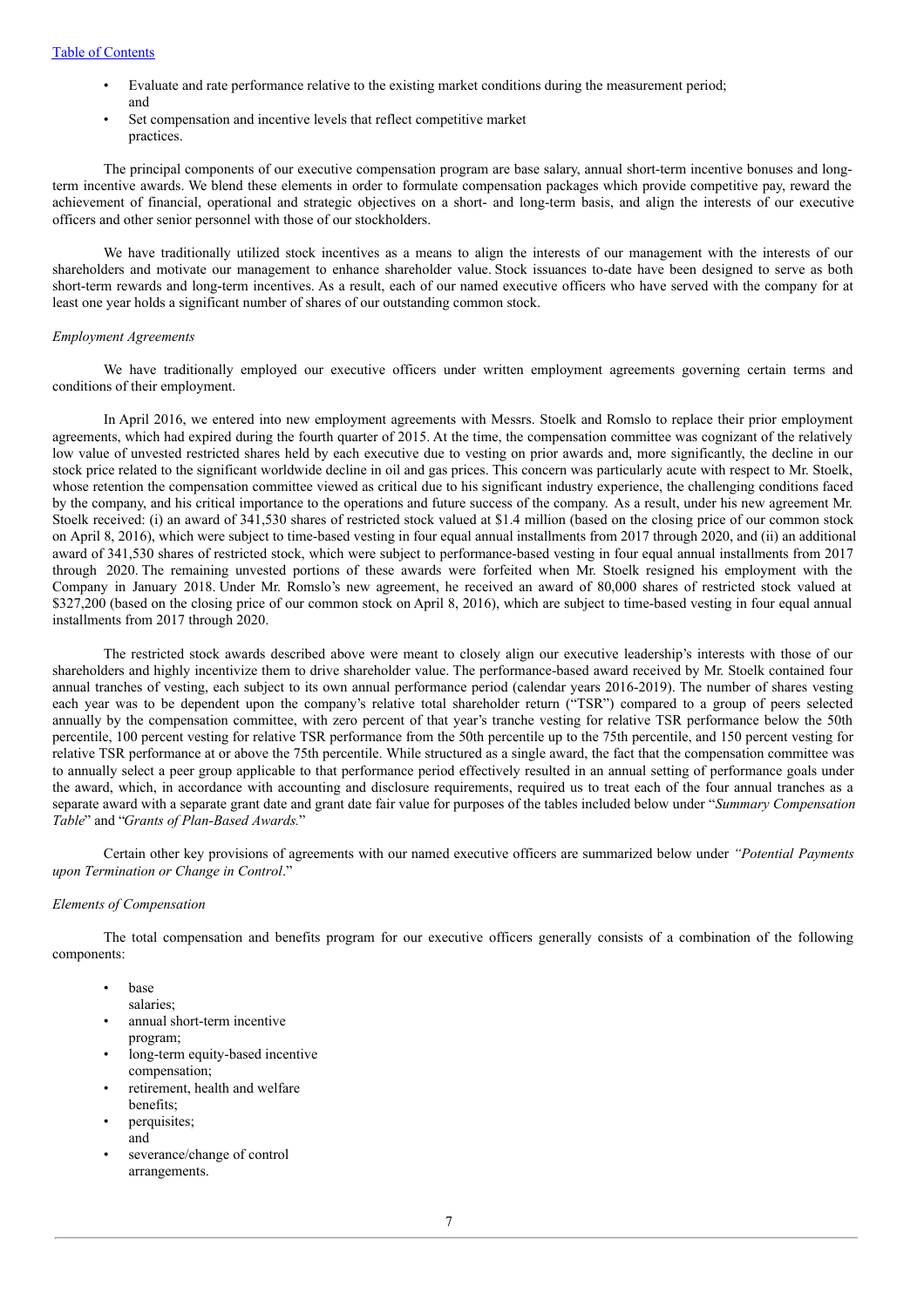#### *Base Salaries*

We provide base salaries to compensate our senior executives and other employees for services performed during the fiscal year. This provides a level of financial certainty and stability in an industry with historical volatility and cyclicality. The base salaries are designed to reflect the experience, performance, responsibilities and contribution of the individual executive officers. This form of compensation is eligible for annual merit increases, and is initially established for each executive through individual negotiation. Thereafter, salaries are reviewed annually, based on a number of factors, both quantitative, including organizational and competitive analyses, and qualitative, including the compensation committee's perception of the executive's experience, performance and contribution to our business objectives and corporate values.

In light of the difficult industry environment and the challenges facing our company, the compensation committee determined to leave the named executive officers' base salaries unchanged for both 2018 and 2017 at 2016 year-end levels, except Mr. Elliott received a 4% base salary increase at the beginning of 2017 in light of the fact that his base salary had not changed since the beginning of 2015.

#### *Annual Short-Term Incentive Program*

Our short-term incentive program (or STIP) is designed to provide variable cash compensation each year dependent upon the achievement of financial and operating performance objectives, as well as individual executive performance. The STIP provides the opportunity to receive a performance-based cash bonus in March each year based on the prior year's results. The total bonus is determined considering those results as measured against quantitative targets set by the compensation committee, as well as discretionary considerations based on areas of additional focus by the compensation committee. The weighting and performance levels for the quantitative measures and discretionary objectives are communicated to our executive officers at the time they are set. Individual bonus amounts take into account both company and individual performance, which result in a percentage multiplier that is applied to the executive's annual base salary. The maximum amount payable under the program is 200% of an executive's base salary. The STIP is available to the executive officers designated by the compensation committee each year, who were Messrs. Stoelk and Romslo for 2017. Although Mr. Elliott's cash bonus for 2017 was therefore technically fully discretionary, the compensation committee determined the amount primarily based on the company's performance relative to the quantitative performance targets established under the STIP. Mr. Stoelk resigned his employment with the company prior to the determination of awards payable under the STIP, and therefore did not receive any payout thereunder for 2017.

The quantitative measures and discretionary considerations selected each year are tailored by the compensation committee in an attempt to focus management's attention and efforts on the matters deemed most critical to the company, and as a result may be different from year to year depending on the current environment and needs of the company. The performance level for each quantitative measure and discretionary considerations take into account prior year results and current year strategic objectives, planned projects and capital spending plans. We believe that they are set aggressively in light of these variables and require achievement of significant performance. The performance levels for the quantitative measures may provide for adjustments to account for the effects of certain circumstances that may arise during the year, such as significant acquisitions or divestitures.

Our compensation committee reviews information provided by our management on actual results for each quantitative measure. The sum of the bonus factors, as adjusted for weighting, yields the final quantitative bonus percentage factor. Our compensation committee likewise considers our results as measured against objectives in determining the final discretionary bonus factor.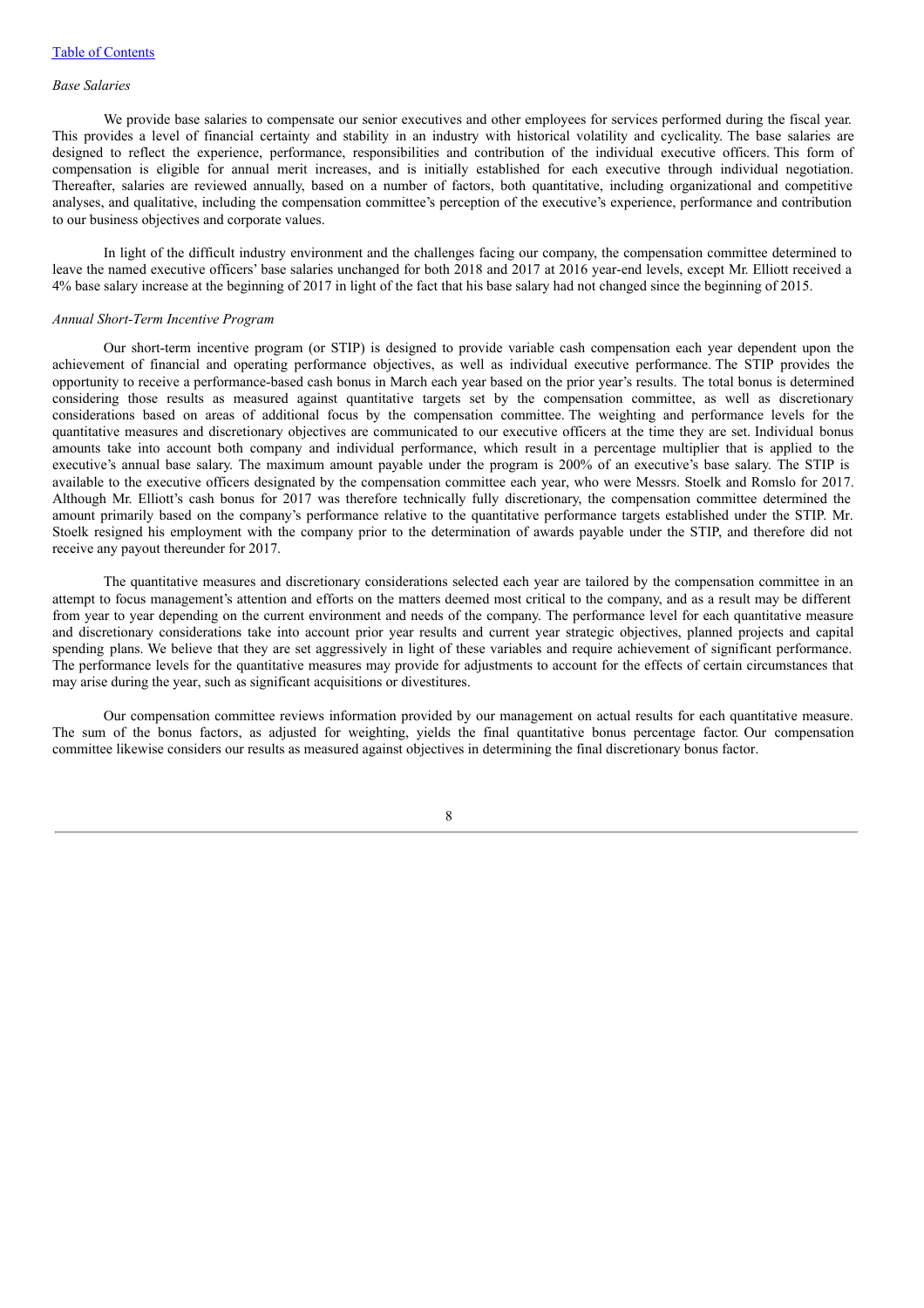$\mathcal{L}_\text{max}$ 

### *2017 Quantitative Measures (50% weighted)*

The compensation committee adopted quantitative performance goals for 2017 focused on debt-adjusted proved reserve growth, debt management, and total shareholder return. Our compensation committee compared our 2017 results to targets in the following areas in arriving at the final quantitative weighted factor for our STIP:

|                                                         |                  | <b>Performance Levels</b> |                |                                      |                                                                            |
|---------------------------------------------------------|------------------|---------------------------|----------------|--------------------------------------|----------------------------------------------------------------------------|
| 2017 Performance Goals<br>(equally weighted)            | <b>Threshold</b> | <b>Target</b>             | <b>Maximum</b> | <b>Actual Company</b><br>Performance | <b>Bonus Paid for</b><br>Achievement<br>$\frac{6}{6}$ of Annual<br>Salary) |
| Growth in Proved Reserves (Debt- and Price-             |                  |                           |                |                                      |                                                                            |
| Adjusted $(1)$                                          | 10%              | 20%                       | 30%            | 14.6 $%$                             | $12.14\%$                                                                  |
| Year-end Net Debt / 2017 Adjusted EBITDA <sup>(2)</sup> | 4.5x             | 4.0x                      | 3.5x           | 6.1x                                 | $-$ %                                                                      |
| Absolute $TSR^{(3)}$                                    | 10%              | 20%                       | 30%            | $(42)\%$                             | $- \frac{9}{6}$                                                            |
|                                                         |                  |                           |                |                                      | 12.14%                                                                     |

(1) Percentage increase in year-end PV10 of proved reserves less net debt, 2017 compared to 2016, holding commodity pricing constant at 2016 year-end levels.

(2) Ratio of 2017 year-end net debt to 2017 Adjusted EBITDA.

(3) Percentage increase in the company's average closing price for the last 20 trading days of the year, 2017 compared to 2016.

As to this quantitative portion of the STIP, each performance goal was equally weighted at 16.67%, and each represented a standalone bonus opportunity, with threshold level performance resulting in 50% of the bonus opportunity, target level performance resulting in 100% of the bonus opportunity and maximum level performance resulting in 200% of the bonus opportunity (with incremental payout available for performance between threshold and target, or between target and maximum). As shown in the foregoing table, the company achieved 2017 performance goals that resulted in a payout under the quantitative portion of the STIP equal to 12.14% of annual salary, or \$39,443 for Mr. Romslo and \$34,710 for Mr. Elliott.

### *2017 Discretionary Component (50% weighted)*

In addition to awards earned under the quantitative measures discussed above, the STIP includes a discretionary component that allows the compensation committee to approve the payment of additional bonus amounts in recognition of significant achievements or other factors it deems relevant. Under the STIP, the company's achievement of at least one of the 2017 performance goals permitted a discretionary bonus payout of up to an additional 100% of annual salary, subject to compensation committee discretion to reduce that amount based on any factors it deemed relevant.

For 2017, the compensation committee exercised its negative discretion under this portion of the STIP to substantially eliminate any additional discretionary cash awards. These decisions were made primarily based on the challenges and other negative factors described above under "*Executive Summary.*"

As a result of the foregoing, in March 2018 Mr. Romslo was paid a total cash bonus under the 2017 STIP of \$50,000 (15.4% of base salary), and Mr. Elliott was paid a total cash bonus of \$35,000 (12.2% of base salary), which approximated the amount he would have earned solely for the company's performance relative to the quantitative metrics under the STIP. Mr. Stoelk did not receive any payout under the 2017 STIP because he resigned his employment prior to the determination of awards thereunder.

#### *Long-Term Equity Incentive Program*

The purpose of our long-term incentive compensation is to align the interests of our executives with those of our stockholders. Since equity awards may vest and grow in value over time, this component of our compensation plan is designed to provide incentives to reward performance over a sustained period.

Restricted stock awards represent awards of actual shares of our common stock that include vesting provisions which are contingent upon continued employment and occasionally achievement of certain performance objectives. We believe that awards of restricted stock provide a significant incentive for executives to achieve and maintain high levels of performance over multi-year periods, and strengthen the connection between executive and stockholder interests. We believe that restricted shares are a powerful tool for helping us retain executive talent. The higher value of a share of restricted stock in comparison to a stock option allows us to issue fewer total shares in order to arrive at a competitive total long-term incentive award value. Furthermore, we believe that the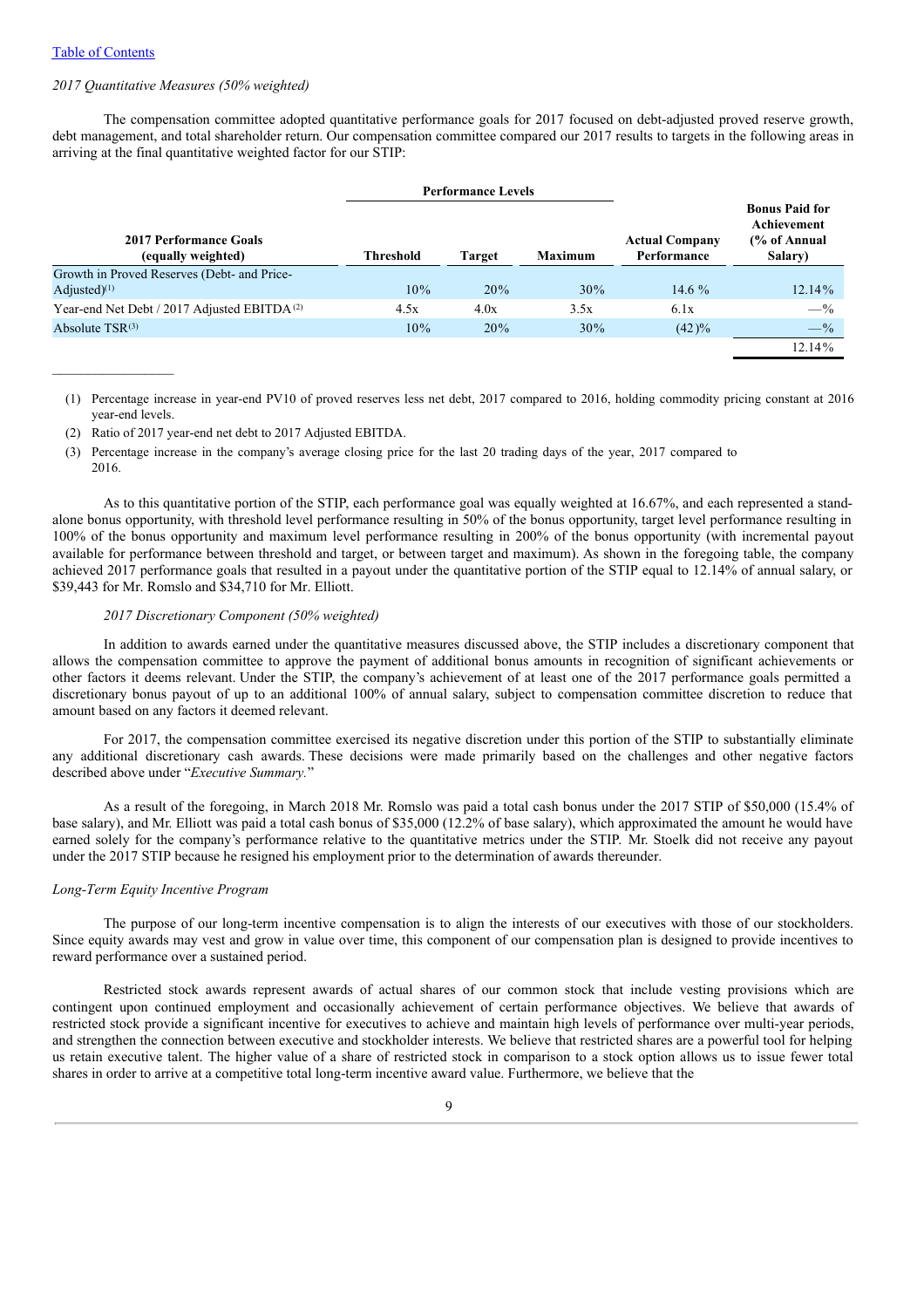use of restricted stock reflects competitive practice among companies with whom we compete for executive talent. The compensation committee typically has determined the size of any long-term equity award in connection with year-end compensation decisions.

### *2016 Long-Term Equity Incentive Program*

In early 2016, the compensation committee adopted a 2016 long-term equity incentive program for purposes of determining the number of restricted shares to be issued to executive officers in early 2017. The maximum restricted stock awards achievable under this program would have had a grant date fair value equal to 300% of base salary, as follows:

- The first half of the program consisted of a performance equity award to each executive officer with a maximum award value of 150% of 2016 annual base salary. The actual value of restricted stock awards to be earned under this portion of the program was dependent upon our company's 2016 total shareholder return ("TSR") relative to the 2016 peer group selected by the compensation committee. If the company's 2016 TSR was equal to or greater than the 2016 TSR of at least 25%, 50% or 75% of the companies in the peer group, each executive would be entitled to a restricted stock award with a value equal to 50%, 100% or 150%, respectively, of 2016 annual base salary.
- The second half of the program was left in the full discretion of the compensation committee to determine for each executive officer, based on any factors it deemed relevant, a potential additional restricted stock award with a maximum award value of 150% of 2016 annual base salary.

The compensation committee made its final determination of awards under this program on March 10, 2017. As to the first half of this program, the company's 2016 TSR exceeded the TSR of 41.67% of the companies in the peer group. This was between the 25% threshold and the 50% target levels of performance, and as a result the executive officers were entitled to restricted stock awards under this portion of the program equal to 83.33% of 2016 base salary (reflecting incremental performance between threshold and target).

The compensation committee was cognizant that the executive team was receiving meaningful awards based on *relative* TSR performance, notwithstanding negative *absolute* TSR for the company in 2016. Therefore, as to the discretionary portion of this program, the compensation determined not to grant any additional awards to the executive team.

As a result, the executive team received the following restricted stock grants on March 10, 2017, vesting in three equal annual installments on March 15<sup>th</sup> of each year from 2018 through 2020: Mr. Stoelk - 162,927shares (\$423,611 grant date fair value); Mr. Romslo - 103,055 shares (\$267,944 grant date fair value); and Mr. Elliott - 88,141 shares (\$229,167 grant date fair value).

### *2017 Long-Term Equity Incentive Program*

In early 2017, the compensation committee adopted a 2017 long-term equity incentive program for purposes of determining the number of restricted shares to be issued in early 2018 to the participating executives designated by the compensation committee, which were Messrs. Stoelk and Romslo for 2017. The maximum restricted stock awards achievable under this program would have had a grant date fair value equal to 300% of base salary, as follows:

• The first half of the program consisted of a performance equity award to each participating executive officer. The actual value of any restricted stock award to be earned under this portion of the program was dependent upon two factors: (i) our company's 2017 TSR on an absolute basis (the "Absolute TSR Metric"), and (ii) our company's 2017 TSR relative to the 2017 peer group selected by the compensation committee (the "Relative TSR Metric"). Each metric was equally weighted at 50%, and each represented a stand-alone bonus opportunity, with threshold level performance resulting in 50% of the bonus opportunity, target level performance resulting in 100% of the bonus opportunity and maximum level performance resulting in 150% of the bonus opportunity (with incremental payout available for performance between threshold and target, or between target and maximum). This was structured such that, on a combined basis, the award could not payout above "target" unless the company's absolute TSR for 2017 was at least 20%. The applicable performance targets for each metric, and the company's achievement relative thereto for 2017, are summarized in the following table:

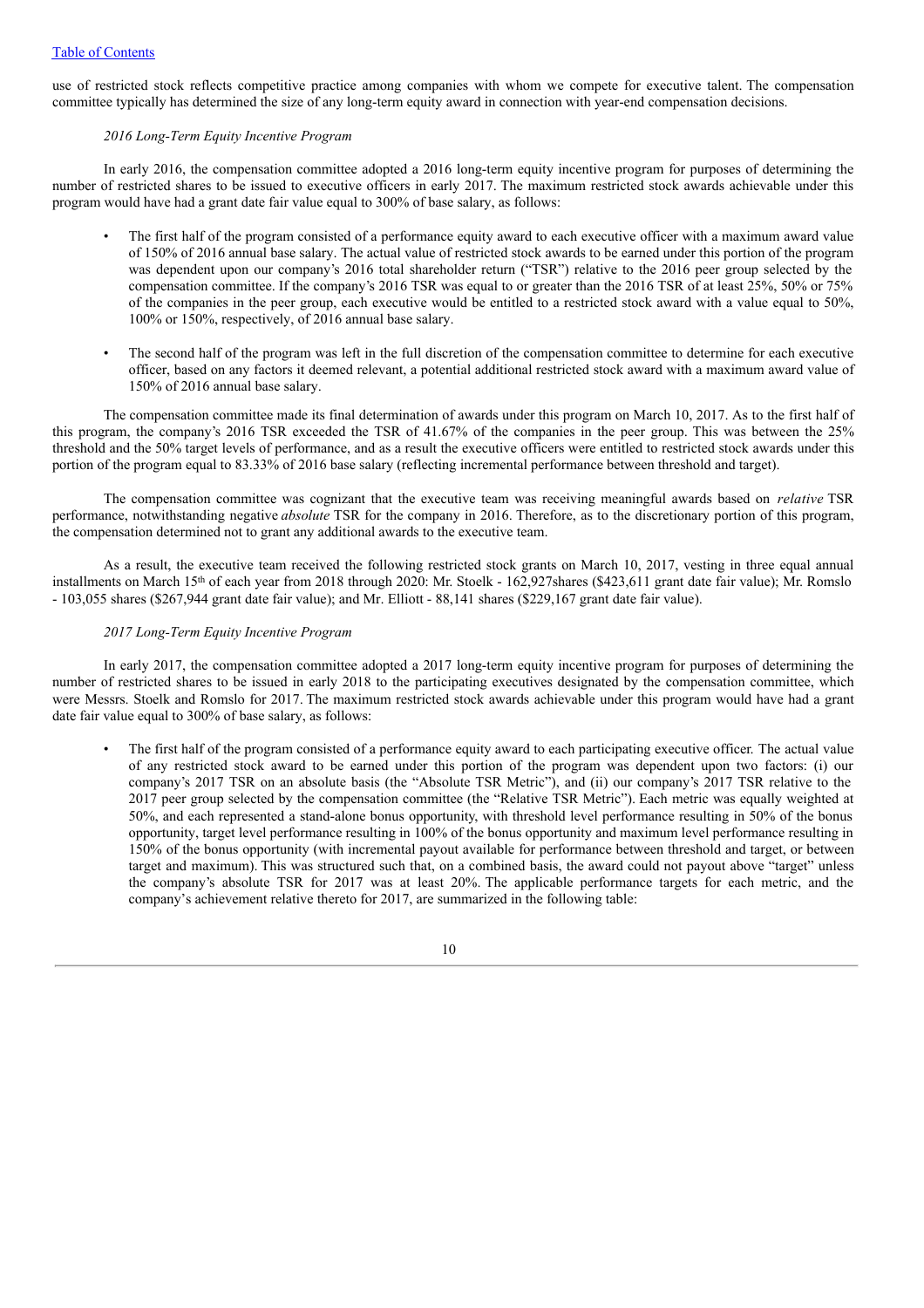| <b>Threshold</b> | Target | <b>Maximum</b> | <b>Actual Company</b><br>Performance | <b>Bonus Paid for</b><br>Achievement<br>$\frac{6}{6}$ of Annual<br>Salary) |
|------------------|--------|----------------|--------------------------------------|----------------------------------------------------------------------------|
| 20%              | 30%    | 40%            | $(42)\%$                             | $-$ %                                                                      |
| $30\%$           | 60%    | 90%            | 36.36%                               | $30.3\%$                                                                   |
|                  |        |                |                                      | $30.3\%$                                                                   |
|                  |        |                |                                      |                                                                            |

**Performance Levels**

(1) Percentage increase in the company's average closing price for the last 20 trading days of the year, 2017 compared to 2016.

- (2) Percentile performance, relative to the 2017 peer group selected by the compensation committee, in absolute TSR.
	- The second half of the program was left in the full discretion of the compensation committee to determine for each executive officer, based on any factors it deemed relevant, a potential additional restricted stock award with a maximum award value of 150% of 2017 annual base salary.

The compensation committee made its final determination of awards under this program on March 8, 2018. As to the first half of this program, as shown in the table above, Mr. Romslo was entitled to a restricted stock award under this portion of the program equal to 30.3% of 2017 base salary, or \$98,485, reflecting incremental performance between threshold and target on the Relative TSR Metric and no achievement on the Absolute TSR Metric. The compensation committee utilized the discretionary second half of this program to (i) round up the total award value granted to Mr. Romslo to \$100,000, and (ii) grant Mr. Elliott a restricted stock award valued at \$50,000, which was less than he would have been entitled to under the quantitative portion of the program had he been a participant thereunder. In exercising its discretion and determining to substantially reduce the size of awards under this program compared to recent years, the compensation committee was focused on the company's negative absolute stock price performance as well as the challenges described above under "*Executive Summary.*"

As a result, the executive team received the following restricted stock grants on March 8, 2018, vesting in three equal annual installments on March 15<sup>th</sup> of each year from 2019 through 2021: Mr. Romslo - 48,076 shares (\$100,000 grant date fair value); and Mr. Elliott - 24,038 shares (\$50,000 grant date fair value). Mr. Stoelk resigned his employment with the company prior to the determination of awards payable under this program, and therefore did not receive any restricted shares thereunder for 2017.

### *Retirement, Health and Welfare Benefits*

We offer a variety of retirement, health and welfare programs to all eligible employees. The named executive officers are eligible for the same broad-based benefit programs on the same basis as the rest of our employees. Our health and welfare programs include medical, dental and long and short term disability.

We maintain a 401(k) plan for our employees. Under the 401(k) plan, eligible employees may elect to contribute a portion of their eligible compensation on a pre-tax basis in accordance with the limitations imposed under the Internal Revenue Code of 1986, as amended, or the Code. We also provide a match contribution equal to 100% of an eligible employee's deferral contribution, up to 8% of the employee's earnings up to the maximum amount permitted under the Code.

#### *Perquisites*

Additional perquisites paid for named executive officers in 2017 include payment of all 401(k) plan contributions, vehicle allowances and related expenses, and personal use of company employees. Our costs associated with providing the foregoing benefits for named executive officers in 2017 are reflected in the Summary Compensation Table and related disclosures below. The company does not allow any executive officer perquisites for tax gross-ups.

#### *Severance/Change of Control Arrangements*

We have agreements in place with certain executive officers providing for severance compensation in connection with certain triggering events relating to a change of control of our company and/or termination of employment. We have provided more information about these benefits below under *"Potential Payments upon Termination or Change in Control*."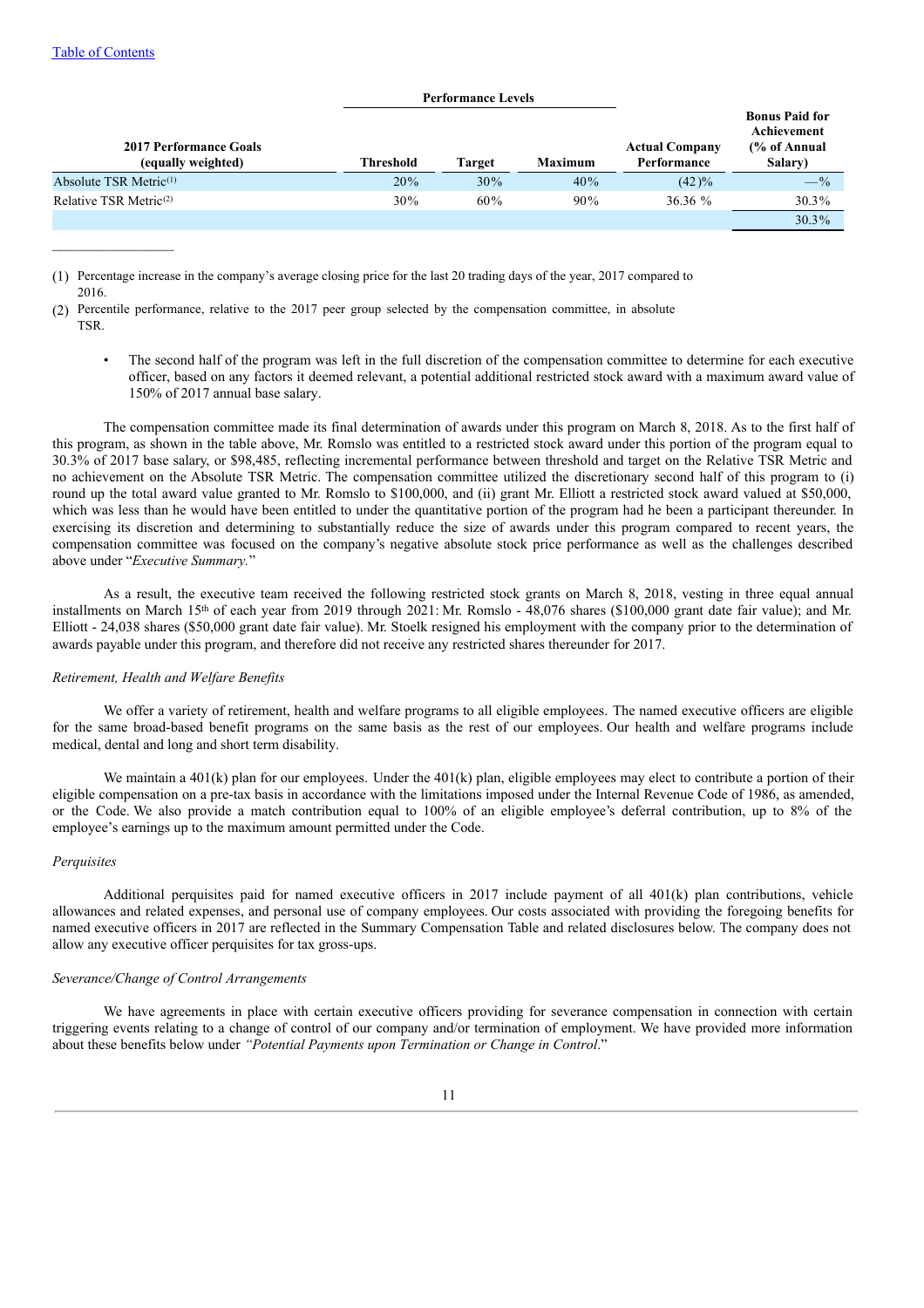#### *Policies as to Company Securities*

Our insider trading policy provides that company directors, officers and employees (and certain other covered individuals) may not, among other things, pledge company securities, purchase or sell puts or calls to sell or buy our securities, engage in short sales with respect to our securities, buy our securities on margin, or otherwise hedge their ownership of our stock. We have not adopted any stock ownership guidelines or other holding period requirements applicable to our directors, officers and employees.

### *Clawback Policy*

To date, we have not adopted a formal clawback policy to recoup incentive based compensation upon the occurrence of a financial restatement, misconduct, or other specified events. However, under the terms of our 2013 Incentive Plan, awards thereunder and any compensation associated therewith may be made subject to forfeiture, recovery by the company or other action pursuant to any compensation recovery policy adopted by the board of directors at any time, including in response to the requirements of Section 10D of the Exchange Act and any implementing rules and regulations thereunder, or as otherwise required by law, and any award agreement may be unilaterally amended by the compensation committee to comply with any such clawback policy. We are currently evaluating the practical, administrative and other implications of implementing and enforcing a clawback policy, and intend to adopt a clawback policy in compliance with Section 10D of the Exchange Act once additional guidance is promulgated by the SEC.

#### **Compensation Committee Report**

#### *Compensation Committee Activities*

The compensation committee of our board currently consists of three independent directors. As the compensation committee, we authorize and evaluate programs and, where appropriate, establish relevant performance criteria to determine management compensation. Our compensation committee charter grants the compensation committee full authority to review and approve annual base salary and incentive compensation levels, employment agreements and benefits of our executive officers. We adopt performance criteria to measure the performance of our executive management and determine the appropriateness of awarding year-end bonuses.

### *Review of Compensation Discussion and Analysis*

The compensation committee has reviewed and discussed the compensation discussion and analysis presented on the preceding pages. Based on its review and discussions, the compensation committee recommended to the board of directors that the compensation discussion and analysis be included in this document.

The name of each person who serves as a member of our compensation committee is set forth below.

Lisa Bromiley (Chair) **State Popelisa Bromiley (Chair)** Jack King Mike Popejoy

### **Compensation Committee Interlocks and Insider Participation**

None of the members of our compensation committee, including anyone who served as a member during 2017, is a former or current officer or employee of our company or is an executive officer of another company where an executive officer of our company serves as a director.

### **Risks Arising from Compensation Policies and Practices**

We have evaluated the risks arising from our company-wide compensation policies and practices and do not believe that such risks are reasonably likely to have a material adverse effect on our company.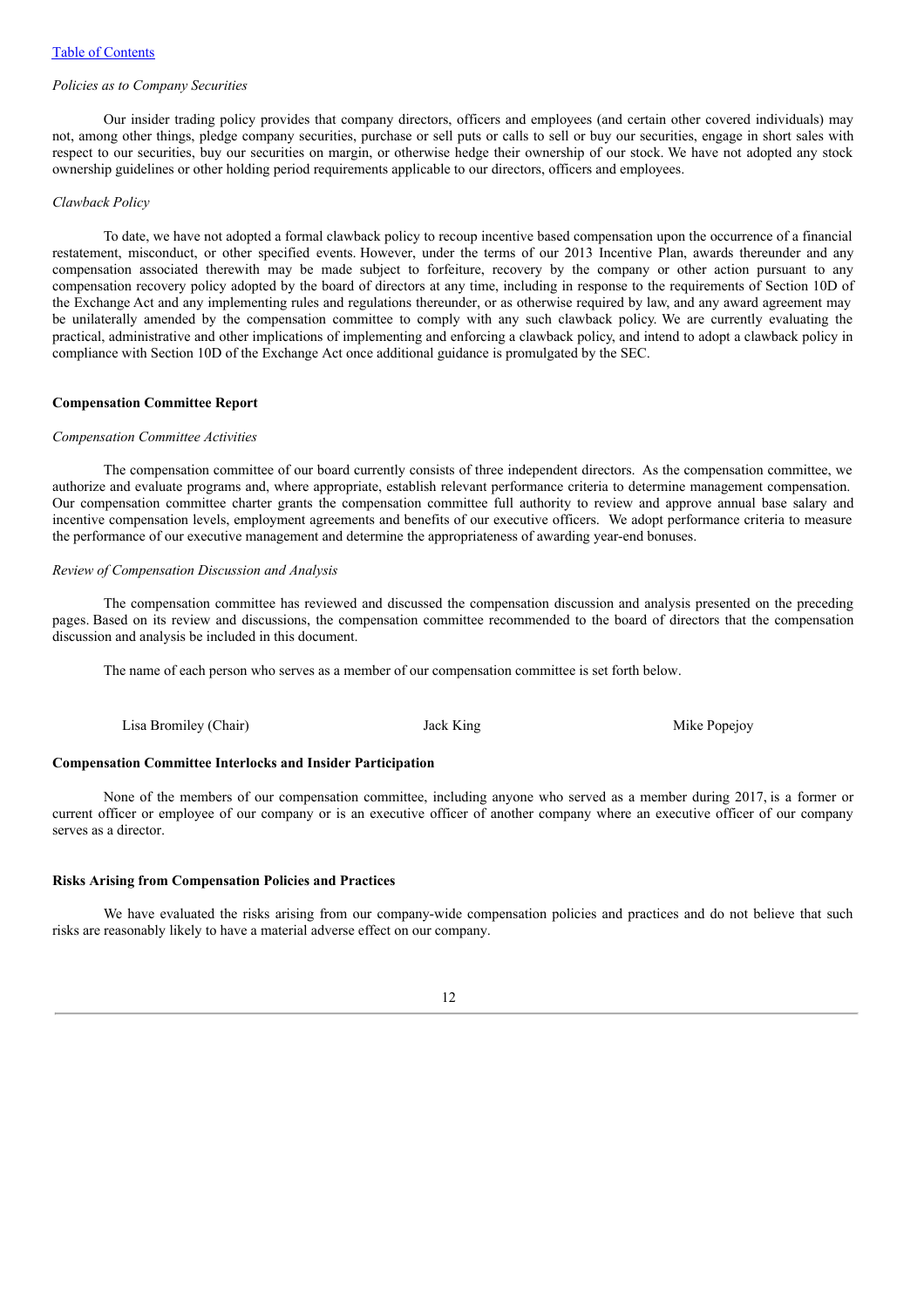#### **Summary Compensation Table**

The table below shows compensation for our named executive officers for services in all capacities to our company during fiscal years 2015, 2016 and 2017. Compensation, as reflected in this table and the tables which follow, is presented on the basis of rules of the SEC and does not necessarily represent the amount of compensation realized or which may be realized in the future, or the amount of compensation attributable to a particular year. This is particularly true with respect to certain stock-based awards or accruals reported in the Stock Awards column. For more information regarding our salary policies and executive compensation plans, please review the information above under the caption "Compensation Discussion and Analysis."

| <b>Name and Principal Position</b>                      | Year | <b>Salary</b><br><b>(\$)</b> | <b>Bonus</b><br><b>(\$)</b> | <b>Stock</b><br>Awards<br>$({\mathbb{S}})^{(4)}$ |     | <b>Non-Equity</b><br><b>Incentive Plan</b><br>Compensation<br>$(S)^{(7)}$ | <b>All Other</b><br>Compensation<br>$($ )^{(8)} | Total<br>Compensation<br>(S) |
|---------------------------------------------------------|------|------------------------------|-----------------------------|--------------------------------------------------|-----|---------------------------------------------------------------------------|-------------------------------------------------|------------------------------|
| Thomas Stoel $k$ <sup>(1)</sup>                         | 2017 | 515,000                      |                             | 403,853                                          | (5) |                                                                           | 63,581                                          | 982,434                      |
| Interim CEO & CFO                                       | 2016 | 508,333                      | 250,000<br>(3)              | 2,671,349                                        |     | 508,333                                                                   | 62,099                                          | 4,000,114                    |
|                                                         | 2015 | 495,000                      |                             | 1,370,955                                        |     | 643,500                                                                   | 62,574                                          | 2,572,029                    |
|                                                         |      |                              |                             |                                                  |     |                                                                           |                                                 |                              |
| Erik Romslo                                             | 2017 | 325,000                      |                             | 167,960 (6)                                      |     | 50,000                                                                    | 56,286                                          | 599,246                      |
| EVP, General Counsel & Secretary                        | 2016 | 321,533                      |                             | 755,911                                          |     | 321,533                                                                   | 54,608                                          | 1,453,585                    |
|                                                         | 2015 | 314,600                      |                             | 871,319                                          |     | 330,330                                                                   | 56,906                                          | 1,573,155                    |
|                                                         |      |                              |                             |                                                  |     |                                                                           |                                                 |                              |
| Brandon Elliott <sup>(2)</sup>                          | 2017 | 286,000                      |                             |                                                  |     | 35,000                                                                    | 52,516                                          | 373,516                      |
| Interim President; EVP, Corp.<br>Development & Strategy | 2016 | 275,000                      |                             | 366,667                                          |     | 226,875                                                                   | 50,854                                          | 919,396                      |
|                                                         | 2015 | 275,000                      |                             | 761,639                                          |     | 288,750                                                                   | 52,744                                          | 1,378,133                    |
|                                                         |      |                              |                             |                                                  |     |                                                                           |                                                 |                              |

(1) Mr. Stoelk resigned his employment with the company in January 2018. He had served as Interim CEO since August 2016, and as CFO since December 2011.

- (2) Mr. Elliott assumed the Interim President position in January 2018, in addition to his role as EVP, Corporate Development & Strategy that he has held since January 2013.
- (3) Mr. Stoelk was awarded \$250,000 of supplemental compensation for 2016 in recognition of his increase in duties with his assumption of the interim CEO position.
- (4) Amounts in the Stock Awards column reflect the aggregate grant date fair value of awards granted during the applicable year. Grant date fair values are computed in accordance with FASB ASC Topic 718 utilizing assumptions discussed in Note 6 to our financial statements for the fiscal year ended December 31, 2017 included in our Annual Report on Form 10-K for fiscal year 2017.

For 2017, amounts in the Stock Awards column consist of the following:

- (i) performance equity awards granted in 2017 under the 2017 long-term equity incentive program for executive officers, or the "2017 Performance Equity Awards" (see "*Compensation Discussion and Analysis-2017 Long-Term Equity Incentive Program* " above), and
- (ii) for Mr. Stoelk, the 2017 annual tranche of his restricted stock award subject to performance-based vesting that was originally granted to him in connection with entering into his most recent employment agreement, or the "Employment Agreement Performance-Based Grants" (see note 3 to the "*Grants of Plan-Based Awards* " table below).

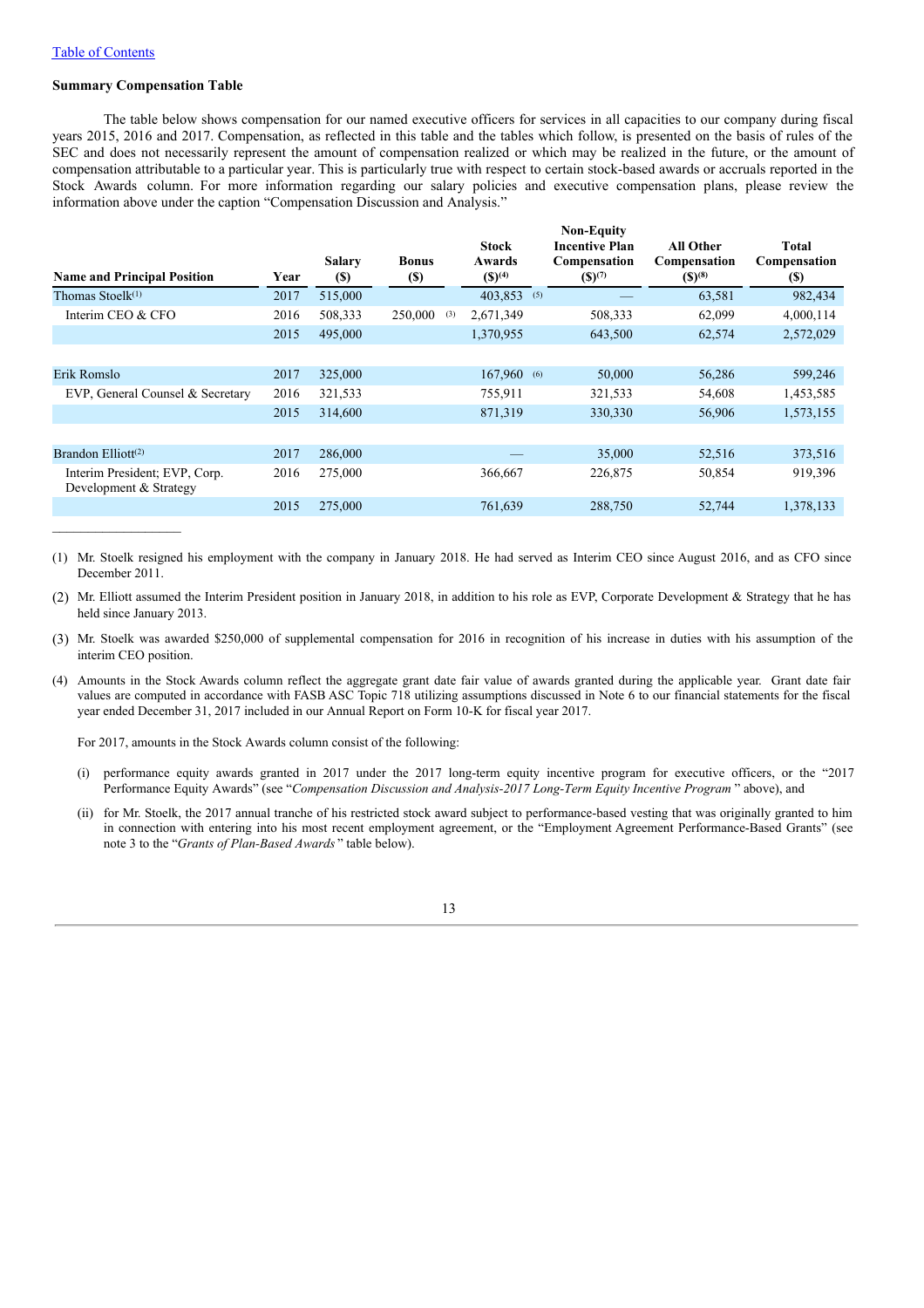Details regarding each of these awards are set forth in the footnotes that follow for each named executive officer. The grant date fair value disclosed in the footnotes that follow for each 2017 Performance Equity Award is based on the probable outcome of the performance condition as of the grant date. If instead we would have assumed the highest level of performance conditions would be achieved, the grant date fair values of those awards would have been as follows: Mr. Stoelk - \$772,500; and Mr. Romslo - \$487,500.

(5) The Stock Awards amount reported for Mr. Stoelk in 2017 consists of the following:

| <b>Purpose</b>                               | <b>Grant Date</b> | <b>Restricted Shares</b> | Vesting<br>Period | <b>Grant Date Fair</b><br>Value (\$) |
|----------------------------------------------|-------------------|--------------------------|-------------------|--------------------------------------|
| 2017 Performance Equity Award                | 3/30/2017         | n/a                      | 4 Years           | 266,152                              |
| Employment Agreement Performance-Based Grant | 3/30/2017         | 85.383                   | Year              | 137,701                              |

Mr. Stoelk's "Employment Agreement Performance-Based Grant" reflects only one tranche of vesting subject to the 2017 annual performance period under the award. The full award contained four annual tranches of vesting, each subject to its own annual performance period (calendar years 2016- 2019). The number of shares potentially vesting each year was to be dependent upon the company's relative total shareholder return (or TSR) for the applicable performance period, compared to a group of peers selected annually by the compensation committee. Mr. Stoelk did not vest in any shares under this award for either the 2016 or 2017 performance period, because the company's relative TSR was not sufficient to meet the minimum performance requirements. Because the compensation committee did not take action to select the peer group applicable to any performance period until the year in question, there was no grant date fair value in 2017 attributable to the shares that could have vested in connection with the 2018-2019 annual performance periods. Mr. Stoelk forfeited the remainder of this award when he resigned his employment in January 2018. See note 3 to the "*Grants of Plan-Based Awards*" table below, and "*Compensation Discussion and Analysis-Employment Agreements* " above.

#### (6) The Stock Awards amount reported for Mr. Romslo in 2017 consists of the following:

| <b>Purpose</b>                | Grant     | <b>Restricted</b> | $V$ esting | <b>Grant Date Fair</b> |
|-------------------------------|-----------|-------------------|------------|------------------------|
|                               | Date      | <b>Shares</b>     | Period     | Value (\$)             |
| 2017 Performance Equity Award | 3/30/2017 | n/a               | 4 Years    | 167,960                |

(7) The Non-Equity Incentive Plan Compensation amounts reported for 2017 represent the year-end cash bonuses paid to each executive officer under the 2017 short-term incentive program. See "*Compensation Discussion and Analysis-Annual Short-Term Incentive Program* " above.

(8) The All Other Compensation amounts reported for 2017 include the following: (i) for Mr. Stoelk, 401(k) contributions by the company of \$45,600 and vehicle perquisites of \$17,560; (ii) for Mr. Romslo, 401(k) contributions by the company of \$36,000 and vehicle perquisites of \$20,005; and (iii) for Mr. Elliott, 401(k) contributions by the company of \$36,000 and vehicle perquisites of \$16,282.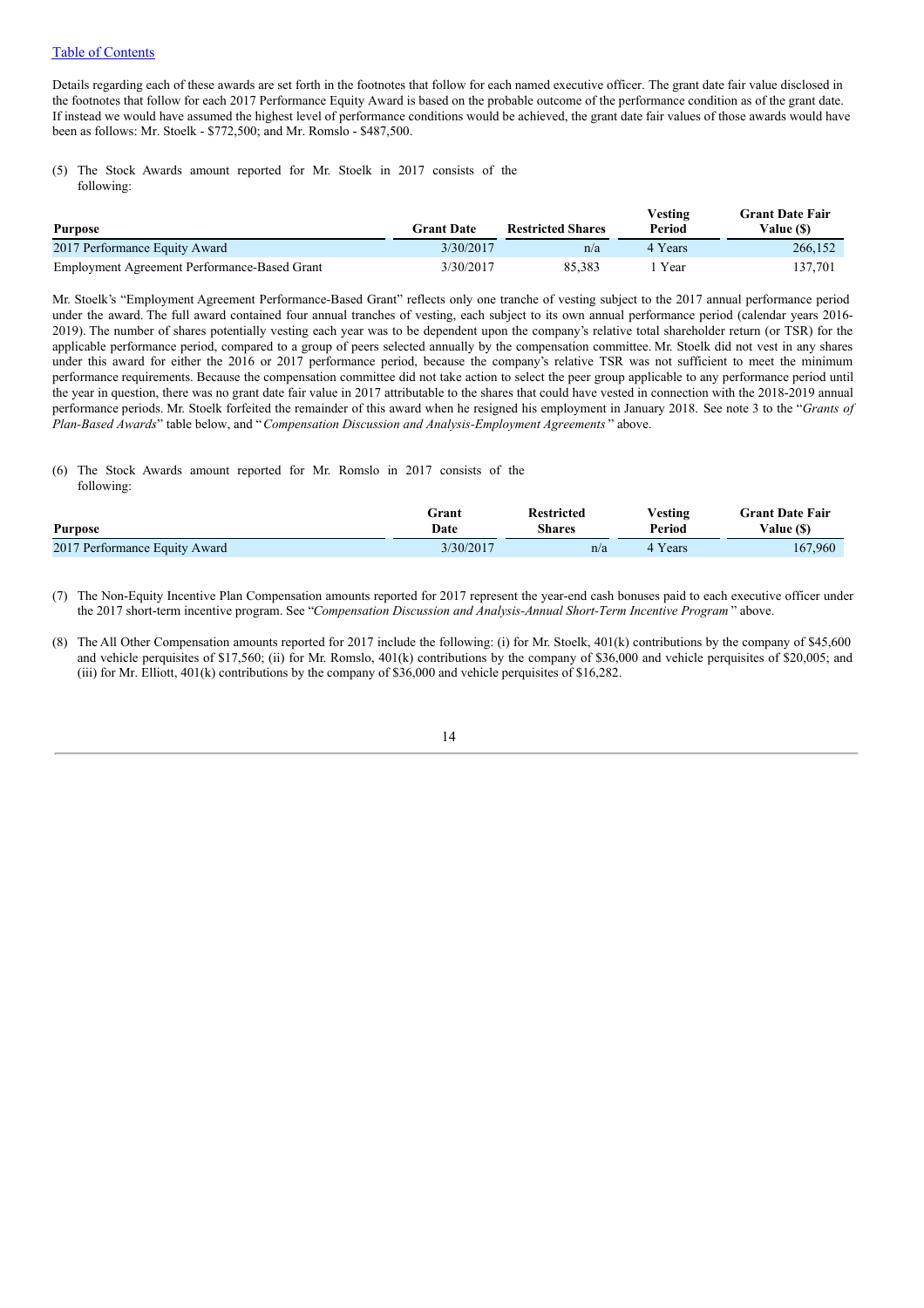### **Grants of Plan-Based Awards**

The following table sets forth grants of plan-based awards during the year ended December 31, 2017.

|                  |               | <b>Estimated Possible Payouts Under</b><br>Non-Equity Incentive Plan Awards <sup>(1)</sup> |                              |                               | <b>Estimated Possible Payouts Under</b><br>Equity Incentive Plan Awards <sup>(2)</sup> |                                             |                               | <b>All Other</b><br><b>Stock</b>                            |                                                                             |
|------------------|---------------|--------------------------------------------------------------------------------------------|------------------------------|-------------------------------|----------------------------------------------------------------------------------------|---------------------------------------------|-------------------------------|-------------------------------------------------------------|-----------------------------------------------------------------------------|
| Name             | Grant<br>Date | <b>Threshold</b><br><b>(\$)</b>                                                            | <b>Target</b><br><b>(\$)</b> | <b>Maximum</b><br><b>(\$)</b> | <b>Threshold</b><br>(S)                                                                | <b>Target</b><br>$\left( \mathbb{S}\right)$ | <b>Maximum</b><br><b>(\$)</b> | Awards:<br>Number of<br>Shares of<br>Common<br><b>Stock</b> | <b>Grant Date</b><br><b>Fair Value</b><br>of Stock<br>Awards<br><b>(\$)</b> |
| Thomas<br>Stoelk |               | 257,500                                                                                    | 515,000                      | 1,030,000                     |                                                                                        |                                             |                               |                                                             |                                                                             |
|                  | 3/30/2017     |                                                                                            |                              |                               | 257,500                                                                                | 515,000                                     | 772,500                       |                                                             | 266,152<br>(4)                                                              |
|                  | 3/30/2017     |                                                                                            |                              |                               |                                                                                        | $(*)$ (3)<br>85,383                         | 128,074                       | $(*)(3)$                                                    | 137,701<br>(5)                                                              |
|                  |               |                                                                                            |                              |                               |                                                                                        |                                             |                               |                                                             |                                                                             |
| Erik Romslo      |               | 162,500                                                                                    | 325,000                      | 650,000                       |                                                                                        |                                             |                               |                                                             |                                                                             |
|                  | 3/30/2017     |                                                                                            |                              |                               | 162.500                                                                                | 325,000                                     | 487,500                       |                                                             | 167,960<br>(4)                                                              |

These amounts are denominated in shares, while all other amounts in these columns are denominated in dollars.

- (1) Amounts in these columns assume achievement of all "threshold," "target" or "maximum" quantitative performance goals, respectively, under the quantitative portion of the 2017 short-term incentive program. As to the discretionary portion of the 2017 short-term incentive program, amounts in these columns assume the compensation committee would have set awards at "threshold," "target" or "maximum" levels, respectively, if all "threshold," "target" or "maximum" quantitative goals were achieved. See "*Compensation Discussion and Analysis-Annual Short-Term Incentive Program*" above.
- (2) Except for the amounts described in note 3 to this table below, amounts in these columns reflect the potential values of the performance equity awards under the first half of the 2017 long-term equity incentive program, assuming the company achieved all "threshold," "target" or "maximum" performance goals, respectively. The number of restricted shares earned by Mr. Romslo in respect thereof was calculated by dividing the earned value by the closing price of the company's common stock on the date of compensation committee determination of actual performance relative to the performance goal in early 2018, and such restricted shares are scheduled to vest in three equal annual installments thereafter. Mr. Stoelk resigned his employment with the company prior to the determination of awards payable under this program, and therefore did not receive any restricted shares thereunder. See "*Compensation Discussion and Analysis-2017 Long-Term Equity Incentive Program* " above.
- (3) Reflects only one tranche of vesting (subject to the 2017 annual performance period under the award) of a restricted stock award granted to Mr. Stoelk subject to performance-based vesting. The full award contained four annual tranches of vesting, each subject to its own annual performance period (calendar years 2016-2019). The remaining unvested portion of this award was forfeited when Mr. Stoelk resigned his employment with the Company in January 2018. Prior to his resignation, each tranche had the potential to vest following the completion of the applicable performance period, on the date when the compensation committee certified the level of relative TSR achieved by the company for such performance period. The number of shares to vest each year was dependent upon the company's relative TSR for the applicable performance period, compared to a group of peers selected annually by the compensation committee, with zero percent of that year's tranche vesting for relative TSR performance below the 50th percentile, 100 percent vesting for relative TSR performance from the 50th percentile up to the 75th percentile, and 150 percent vesting for relative TSR performance at or above the 75th percentile. As a result, each tranche could have resulted in the vesting of 0 shares, 85,383 shares or 128,074 shares. Because the compensation committee did not take action to select the peer group applicable to any annual performance period until the year in question, there was no grant date fair value in 2017 attributable to the shares that could have vested in connection with the 2018-2019 annual performance periods. See "*Compensation Discussion and Analysis-Employment Agreements* " above.
- (4) Grant date fair value of performance equity awards under the 2017 long-term equity incentive program, based on the probable outcome of the performance condition as of the grant date. See "*Compensation Discussion and Analysis-2016 Long-Term Equity Incentive Program* " above.
- (5) Grant date fair value of the 2017 annual tranche of vesting under a restricted stock award subject to performance-based vesting, based on the probable outcome of the performance condition as of the grant date. See note 3 to this table, above.

The non-equity incentive plan awards reflected in the foregoing table are further described above under "*Compensation Discussion and Analysis-Annual Short-Term Incentive Program.*" The equity incentive plan awards reflected in the foregoing table are further described above under "*Compensation Discussion and Analysis-2017 Long-Term Equity Incentive Program*" and "*-Employment Agreements.*" The absence of stock awards in the foregoing table is due to the fact that no awards were made in early 2017 under the discretionary portion of the 2016 long-term equity incentive program, as discussed above under "*Compensation Discussion and Analysis-2016 Long-Term Equity Incentive Program.*"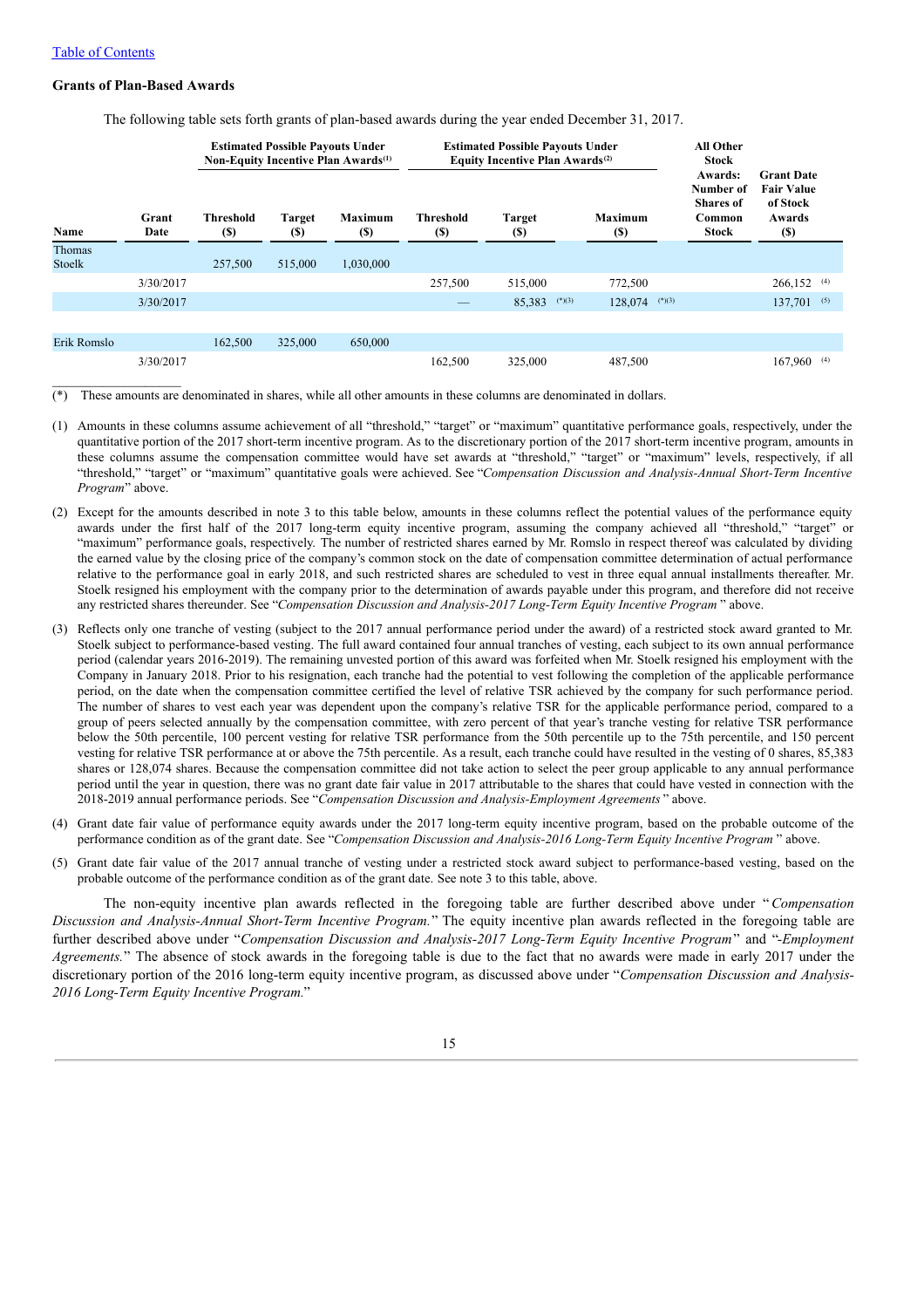$\mathcal{L}_\text{max}$ 

#### **Outstanding Equity Awards at Fiscal Year-End**

The following table sets forth the outstanding equity awards to our named executive officers as of December 31, 2016.

|                      |                                                                     |     |      | <b>Stock Awards</b>                                                        |                                                                                                                         |   |                                                                                                                                              |  |
|----------------------|---------------------------------------------------------------------|-----|------|----------------------------------------------------------------------------|-------------------------------------------------------------------------------------------------------------------------|---|----------------------------------------------------------------------------------------------------------------------------------------------|--|
| Name                 | Number of<br><b>Shares That</b><br><b>Have Not</b><br><b>Vested</b> |     |      | <b>Market Value</b><br>of Shares That<br><b>Have Not</b><br>$Vested^{(1)}$ | <b>Equity Incentive</b><br><b>Plan Awards:</b><br>Number of<br>Unearned<br><b>Shares That</b><br><b>Have Not Vested</b> |   | <b>Equity Incentive</b><br><b>Plan Awards:</b><br>Market Value of<br><b>Unearned Shares</b><br><b>That Have Not</b><br>Vested <sup>(1)</sup> |  |
| <b>Thomas Stoelk</b> | 622,803                                                             | (2) | -\$  | 1,276,746                                                                  | 170,765<br>(5)                                                                                                          |   | $525,101$ (6)                                                                                                                                |  |
| Erik Romslo          | 266,578                                                             | (3) | - \$ | 546,485                                                                    |                                                                                                                         | S |                                                                                                                                              |  |
| Brandon Elliott      | 178,633                                                             | (4) | -S   | 366,198                                                                    | $\overline{\phantom{a}}$                                                                                                | S |                                                                                                                                              |  |

(1) The values in these columns are based on the \$2.05 closing price of our common stock on the NYSE American on December 29, 2017, the last trading day of 2017.

- (3) Consists of restricted common stock granted to Mr. Romslo, subject to time-based vesting, of which (i) 25,653 shares vest on March 1, 2018, (ii) 73,287 shares vest on March 15, 2018, (iii) 20,000 shares vest on April 8, 2018, (iv) 73,287 shares vest on March 15, 2019, (v) 20,000 shares vest on April 8, 2019, (vi) 34,351 shares vest on March 15, 2020, and (vii) 20,000 shares vest on April 8, 2020.
- (4) Consists of restricted common stock granted to Mr. Elliott, subject to time-based vesting, of which (i) 22,424 shares vest on March 1, 2018, (ii) 63,415 shares vest on March 15, 2018, (iii) 63,414 shares vest on March 15, 2019, and (iv) 29,380 shares vest on March 15, 2020.
- (5) Consists of restricted common stock originally granted to Mr. Stoelk on April 8, 2016, subject to performance-based vesting. The award contained four annual tranches of vesting, each subject to its own annual performance period (calendar years 2016-2019). Unlike the presentation of this award in the *"Summary Compensation Table"* and *"Grants of Plan Based Awards"* table above, the presentation in this table includes all shares outstanding under the award as of December 31, 2017, covering the two remaining annual tranches of potential vesting (2018 and 2019). Each annual tranche had the potential to vest following the completion of the applicable performance period, on the date when the compensation committee certified the level of relative total shareholder return (TSR) achieved by the company for such performance period. The number of shares vesting each year was to be dependent upon the company's relative TSR for the applicable performance period, compared to a group of peers selected annually by the compensation committee, with zero percent of that year's tranche vesting for relative TSR performance below the 50th percentile, 100 percent vesting for relative TSR performance from the 50th percentile up to the 75th percentile, and 150 percent vesting for relative TSR performance at or above the 75th percentile. As a result, each tranche could have resulted in the vesting of 0 shares, 85,383 shares or 128,074 shares. For both 2016 and 2017, the company's relative TSR was below the  $50<sup>th</sup>$  percentile, and as a result the first two tranches of shares were forfeited. The 170,765 shares reflected in the table is equal to the 341,530 restricted shares initially outstanding under the award, less the 170,765 total shares forfeited for the 2016 and 2017 annual performance periods, and would have covered vesting at the 100 percent level for the two remaining annual tranches. However, the remaining unvested portion of this award was forfeited when Mr. Stoelk resigned his employment with the Company in January 2018.
- (6) This dollar value reflects no vesting for the first two annual tranches (2016 and 2017) of this performance-based restricted stock award (which is what actually occurred), and maximum vesting at the 150 percent level for the two remaining annual tranches (2018 and 2019), which would have resulted in the future issuance to Mr. Stoelk of 85,382 more shares in addition to the 170,765 shares outstanding under the award as of December 31, 2017, for a total of 256,147 shares. See note 5 to this table, above, for additional information.

<sup>(2)</sup> Consists of restricted common stock granted to Mr. Stoelk, subject to time-based vesting, which as of December 31, 2017 (prior to his resignation) were scheduled to vest as follows: (i) 40,364 shares on March 1, 2018, (ii) 135,992 shares on March 15, 2018, (iii) 85,383 shares on April 8, 2018, (iv) 135,991 shares on March 15, 2019, (v) 85,382 shares on April 8, 2019, (vi) 54,309 shares on March 15, 2020, and (vii) 85,382 shares vest on April 8, 2020.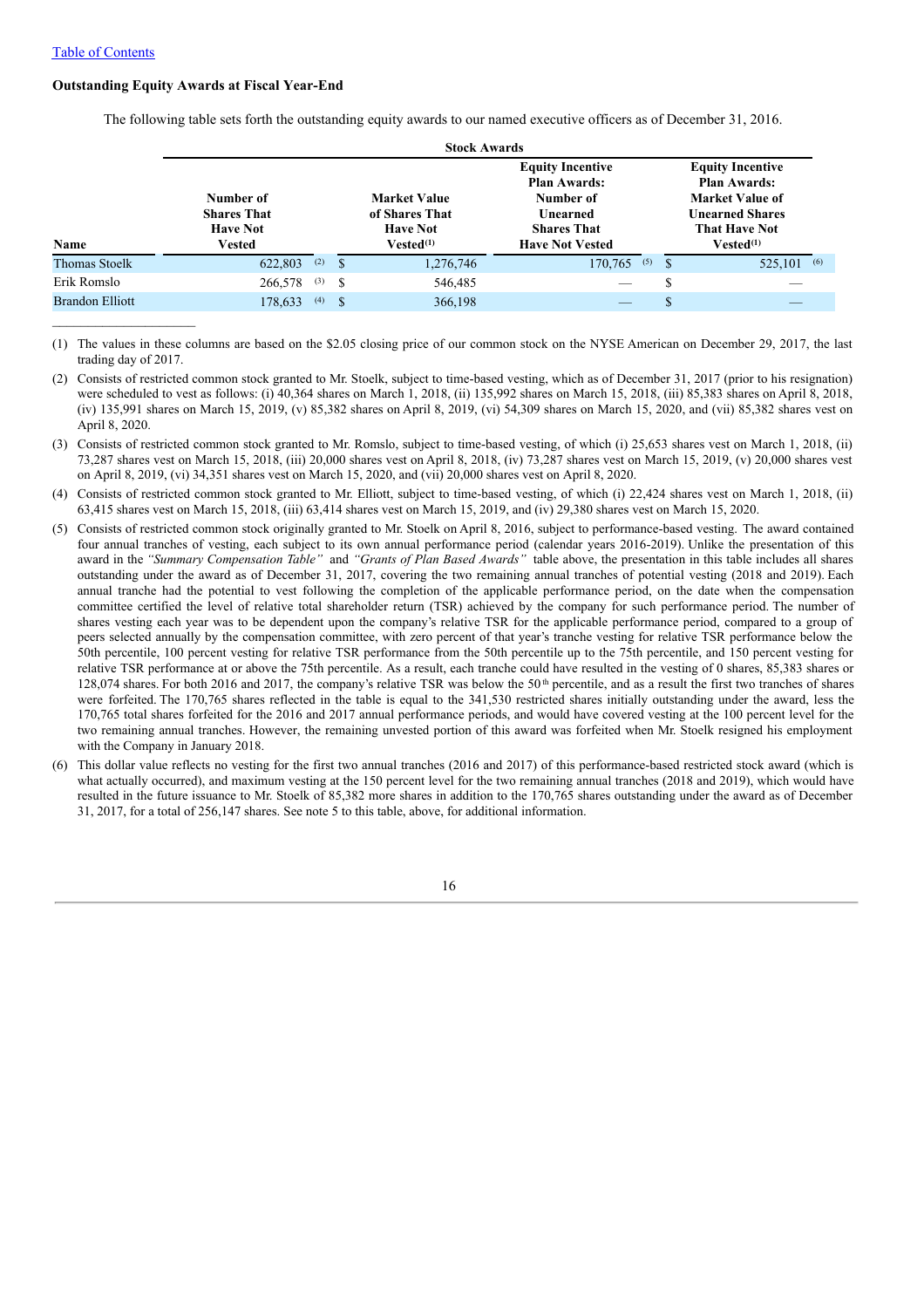#### **Option Exercises and Stock Vested**

Our named executive officers did not hold or exercise any stock options during the year ended December 31, 2017. The table below sets forth the number of shares of common stock acquired on vesting by our named executive officers during the year ended December 31, 2017.

|                        | <b>Stock Awards</b>                                   |    |                                              |         |  |  |
|------------------------|-------------------------------------------------------|----|----------------------------------------------|---------|--|--|
| Name                   | <b>Number of Shares</b><br><b>Acquired on Vesting</b> |    | <b>Value Realized</b><br>on $V$ esting $(1)$ |         |  |  |
| <b>Thomas Stoelk</b>   | 221,041                                               | \$ |                                              | 587,479 |  |  |
| Erik Romslo            | 91.394                                                | S  |                                              | 250,697 |  |  |
| <b>Brandon Elliott</b> | 69,552                                                | \$ |                                              | 197,599 |  |  |

(1) Value based on the closing price of our common stock on the NYSE American on each applicable vesting date.

#### **Potential Payments upon Termination or Change in Control**

We have at times employed our executive officers under written employment agreements governing certain terms and conditions of their employment. Our most recent employment agreements with Messrs. Stoelk and Romslo were entered into in April 2016. Our prior employment agreement with Mr. Elliott was entered into in December 2012 in connection with his initial hiring, and expired pursuant to its terms in January 2017.

#### *General Employment Agreement Provisions*

The April 2016 agreements with Messrs. Stoelk and Romslo each provided for an initial term through April 8, 2020, subject to earlier termination upon notice or certain other conditions, and for automatic one-year renewal terms thereafter (unless action is taken by either party to terminate the agreement). The agreements entitled the executives to receive a minimum annual base salary of \$515,000 for Mr. Stoelk and \$325,000 for Mr. Romslo, and for eligibility to receive annual incentive bonus compensation under programs administered by our compensation committee. The agreements also contain provisions prohibiting the executives from competing with our company or soliciting any employees of our company for a specified period following termination of his employment with our company (although the non-competition provisions only apply if the termination of his employment follows a change in control of our company). That period is (i) six months, if his employment is terminated by the company without cause (as defined) or by the executive for good reason (as defined), in either case unless such termination follows a change in control, or (ii) twelve months, if his employment is terminated for any other reason, or for any reason following a change in control.

### *Change in Control and Severance Provisions*

Employment agreements with our named executive officers may contain change in control and other severance provisions entitling those individuals to certain payments under specified circumstances.

The April 2016 agreements with Messrs. Stoelk and Romslo provided that, upon any change in control of our company that occurs during the term, each executive's employment agreement will automatically terminate, all outstanding unvested equity awards held by him will automatically vest (at target levels, for performance-based awards), and the executive will be entitled to receive a cash payment equal to the sum of (i) two times his base salary, (ii) a pro rata portion of his "target" cash bonus for such year, (iii) his annualized vehicle allowance, and (iv) twelve months of COBRA premiums to continue his existing group health and dental coverage. Each executive's cash payment upon a change in control is subject to clawback by us if, within the 90-day period following the change in control, either (x) the executive terminates his employment with the company or its successor for any reason other than death or disability, or (y) the company or its successor terminates the executive's employment due to his failure to provide reasonable transition services for such 90-day period. Under their agreements, each executive would also be entitled to the same benefits described in the first sentence of this paragraph if his employment is terminated by the company without cause or by the him for good reason (an "Involuntary Termination"), except that the cash payment will be calculated based on one times base salary (instead of two times base salary).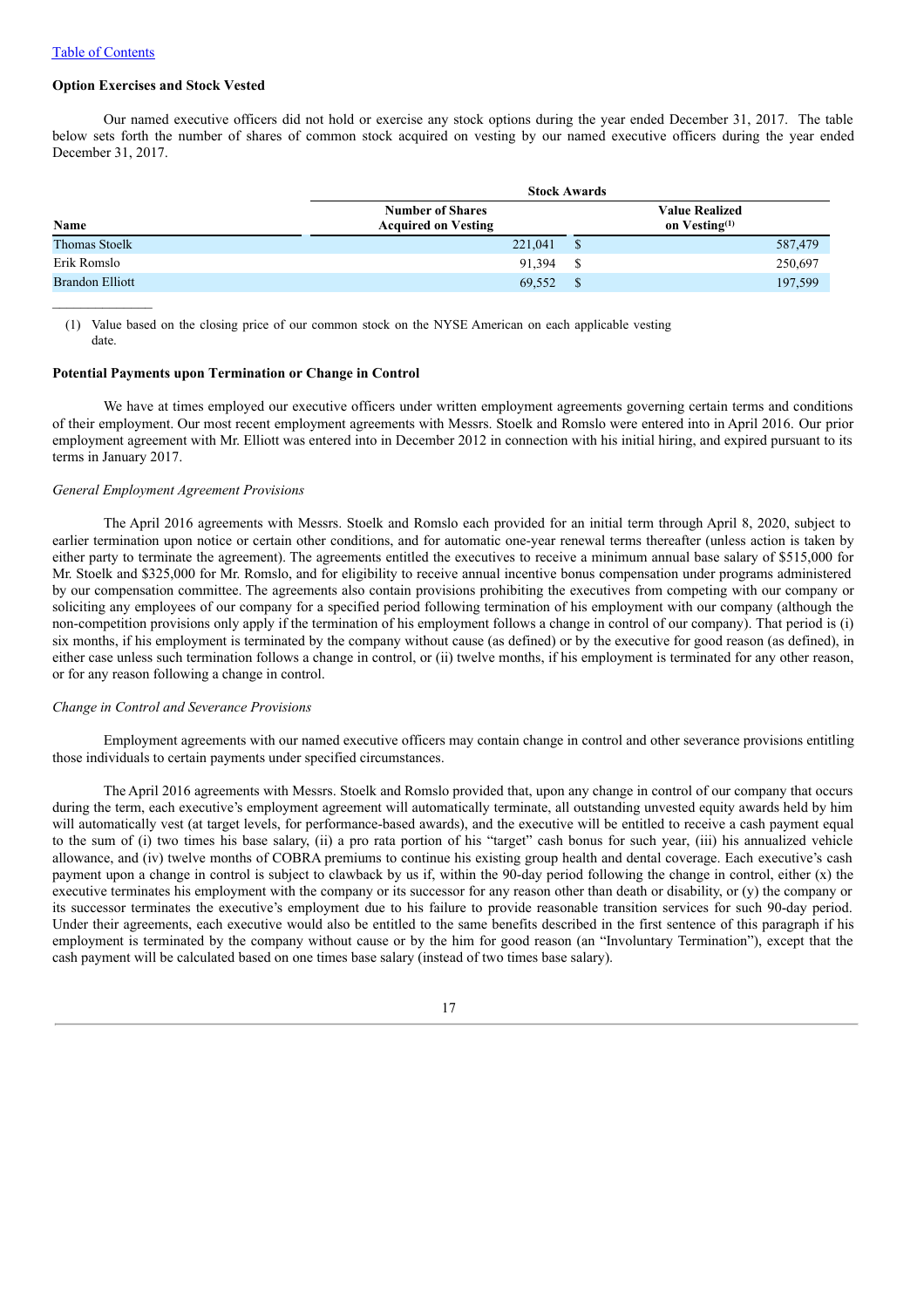Under the April 2016 agreements with Messrs. Stoelk and Romslo, a "change in control" is defined as any one of the following: (i) a person becomes the beneficial owner of 50% or more of the outstanding common stock or the combined voting power of the outstanding voting securities of the company (subject to certain exceptions), (ii) individuals who are "continuing directors" (as defined) cease for any reason to constitute a majority of the members of our board of directors, (iii) the consummation of a merger or similar transaction involving the company (subject to certain exceptions, including if it would result in the outstanding voting securities of the company immediately prior to such transaction continuing to represent at least 50% of the combined voting power of the voting securities of the company or successor entity outstanding immediately after such transaction), or (iv) a complete liquidation or dissolution of the company, or the disposition of substantially all of the company's assets (subject to certain exceptions).

With respect to Mr. Elliott, under the restricted stock award agreements governing the restricted shares held by him, all unvested shares would fully vest (i) upon any change-in-control occurring within 12 months after an Involuntary Termination of Mr. Elliott's employment, and (ii) upon any Involuntary Termination of Mr. Elliott's employment occurring within 24 months after a change-in-control.

Under the company's 2013 Incentive Plan applicable to outstanding restricted shares held by the named executive officers, to the extent not defined otherwise in a then-applicable employment or similar agreement, a "change in control" is defined as the occurrence of any one of the following: (i) an "exchange act person" (as defined) becomes the beneficial owner of securities of the company representing more than 50% of the combined voting power of the then outstanding voting securities (subject to certain exceptions), (ii) individuals who are "continuing directors" (as defined) cease for any reason to constitute a majority of the members of our board of directors, or (iii) the consummation of a merger or similar transaction involving the company, or the disposition of substantially all of the company's assets, unless immediately following such transaction, all or substantially all of the beneficial owners of the company's voting securities immediately prior to such transaction beneficially own at least 50% of the combined voting power of the outstanding voting securities of the surviving or acquiring entity, in substantially the same proportions as their ownership immediately prior thereto.

#### *Estimated Payments to Named Executive Of icers*

The compensation amounts included in the table below are estimates of the amounts that would have become payable to each named executive officer under the various triggering events described in the foregoing provisions, assuming in each case that the applicable event (whether a change-in-control and/or a termination of employment) occurred on the last business day of 2017.

| Name and<br><b>Payments/Benefits</b>          | Change in<br>Control | Involuntary<br>Termination <sup>(1)</sup> | Involuntary<br><b>Termination</b><br><b>Within 24 Months</b><br>After a Change in<br>Control | <b>Change in Control</b><br><b>Within 12 Months</b><br>After an<br>Involuntary<br><b>Termination</b> |
|-----------------------------------------------|----------------------|-------------------------------------------|----------------------------------------------------------------------------------------------|------------------------------------------------------------------------------------------------------|
| <b>Thomas Stoelk</b>                          |                      |                                           |                                                                                              |                                                                                                      |
| $Cash (\$)$                                   | 1,584,221            | 1,069,221                                 |                                                                                              |                                                                                                      |
| Stock Vesting $(\text{$\mathfrak{H}$})^{(2)}$ | 1,626,814            | 1,626,814                                 |                                                                                              |                                                                                                      |
|                                               |                      |                                           |                                                                                              |                                                                                                      |
| Erik Romslo                                   |                      |                                           |                                                                                              |                                                                                                      |
| $Cash (\$)$                                   | 1,006,824            | 681,824                                   |                                                                                              |                                                                                                      |
| Stock Vesting $(\text{$\mathfrak{H}$})^{(2)}$ | 546,485              | 546,485                                   |                                                                                              |                                                                                                      |
|                                               |                      |                                           |                                                                                              |                                                                                                      |
| <b>Brandon Elliott</b>                        |                      |                                           |                                                                                              |                                                                                                      |
| $Cash (\$)$                                   |                      |                                           |                                                                                              |                                                                                                      |
| Stock Vesting $(\text{$\mathfrak{H}$})^{(2)}$ |                      |                                           | 366,198                                                                                      | 366,198                                                                                              |

<sup>(1)</sup> "Involuntary termination" refers to a termination of employment either by the company without cause or by the employee for good reason.

<sup>(2)</sup> Stock vesting values are based on the \$2.05 closing price of our common stock on the NYSE American on December 29, 2017, the las trading day of 2017.

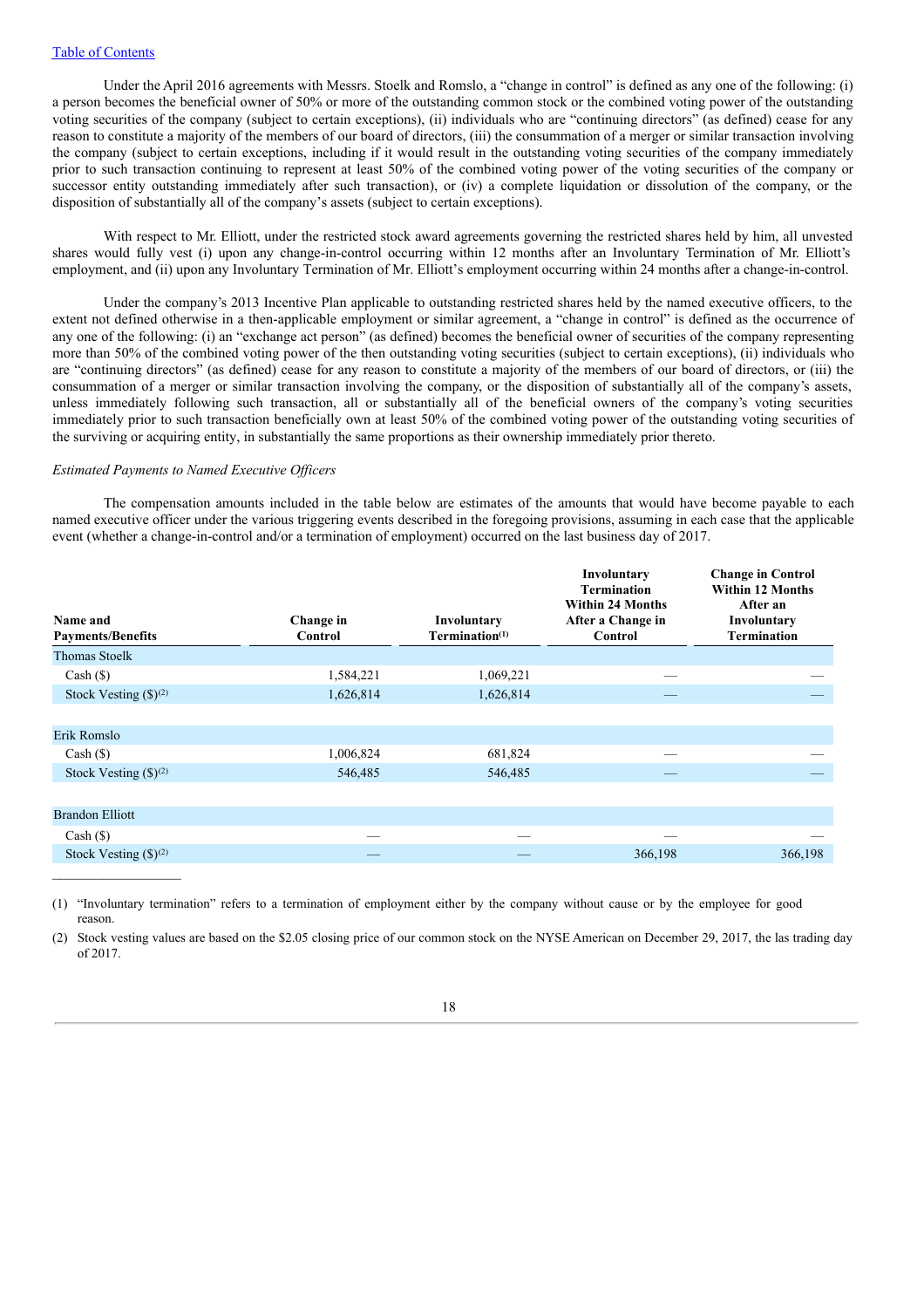### Table of Contents

#### **Non-Employee Director Compensation**

Director compensation elements are designed to:

- Ensure alignment with long-term shareholder interests;
- Ensure we can attract and retain outstanding director candidates;
- Recognize the substantial time commitments necessary to oversee the affairs of our company; and
- Support the independence of thought and action expected of directors.

Non-employee director compensation levels are reviewed by the compensation committee each year, and resulting recommendations are presented to the full board for approval. Directors who are also employees receive no additional pay for serving as directors.

Non-employee directors receive compensation consisting of both cash and equity. A significant portion of director compensation is paid in equity to align director compensation with the long-term interests of shareholders. Non-employee directors are also reimbursed for reasonable expenses incurred to attend board meetings or other functions relating to their responsibilities as a director.

The 2018 compensation program for our non-employee directors has not been formally approved. However, the compensation committee currently intends to recommend reductions of the amounts thereunder by approximately 25% compared to 2017.

The 2017 compensation program for our non-employee directors included (i) a restricted stock grant with a grant date fair value of \$120,000, vesting in quarterly installments throughout the year, (ii) an annual cash fee of \$60,000 for service on our board, (iii) annual cash fees for service on our standing committees as follows: audit committee chair, \$50,000; other audit committee members, \$20,000; compensation committee chair, \$50,000; other compensation committee members, \$20,000; nominating committee chair, \$30,000; other nominating committee members, \$15,000; executive committee member, \$50,000, and (iv) for service as non-executive chairman of the board, an annual cash fee of \$150,000 and a restricted stock grant with a grant date fair value of \$50,000, vesting in quarterly installments throughout the year. In addition, in May 2017, the Board granted Mr. Weber \$125,000 of additional cash compensation for his significant contributions and time commitment in connection with the company's strategic process.

The following table contains compensation information for our non-employee directors for the year ended December 31, 2017.

| Name                         | <b>Fees Earned or</b><br>Paid in Cash $(S)^{(2)}$ | <b>Stock</b><br>Awards $(S)^{(3)}$ | Option<br>Awards $(S)^{(4)}$ | Total (\$) |
|------------------------------|---------------------------------------------------|------------------------------------|------------------------------|------------|
| Bahram Akradi <sup>(1)</sup> | 27,500                                            |                                    |                              | 27,500     |
| Lisa Bromiley                | 210,000                                           | 119,999                            |                              | 329,999    |
| <b>Michael Frantz</b>        | 110,000                                           | 119,999                            |                              | 229,999    |
| Robert Grabb                 | 95,000                                            | 119,999                            |                              | 214,999    |
| Delos Cy Jamison             | 95,000                                            | 119,999                            |                              | 214,999    |
| Jack King                    | 160,000                                           | 119,999                            |                              | 279,999    |
| Michael Popejoy              | 80,000                                            | 119,999                            |                              | 199,999    |
| Richard Weber                | 405,000                                           | 169,998                            |                              | 574.998    |

(1) Mr. Akradi joined the board of directors on July 21, 2017.

(2) The board of directors offered each non-employee director the opportunity to receive shares of common stock in lieu of cash for any portion of their fourth quarter 2017 fees earned in cash. As a result, a total of \$66,500 of the cash fees in this column were paid in the form of 31,847 fully vested shares of common stock issued on January 26, 2018 based on the \$2.08 per share closing price on that date.

(3) On May 24, 2017, each of the non-employee directors serving on that date received a grant of 66,666 shares of restricted common stock, having a grant date fair value of \$119,999. The shares vested in four equal quarterly installments on May 24, 2017, July 1, 2017, October 1, 2017 and January 1, 2018. On May 24, 2017, for service as our non-executive chairman of the board, Mr. Weber received a grant of 27,777 shares of restricted common stock having a grant date fair value of \$49,999, with such shares vesting in four equal quarterly installments on May 24, 2017, July 1, 2017, October 1, 2017 and January 1, 2018.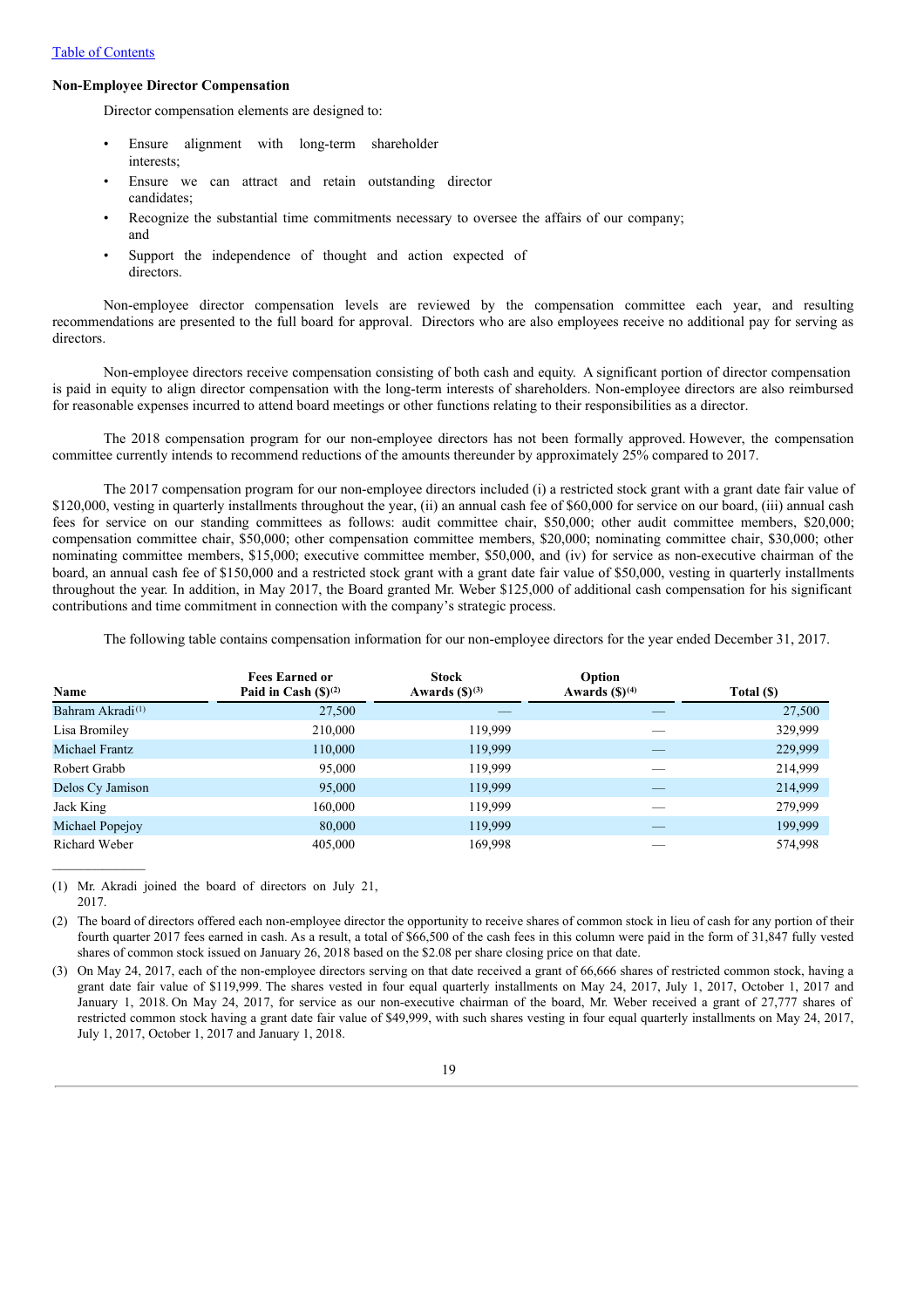### Table of Contents

(4) As of December 31, 2017, Mr. Weber held stock options to purchase 250,000 shares of common stock at an exercise price of \$2.79 per share. The other directors did not hold any stock options as of December 31, 2017.

### **CEO Pay Ratio**

For 2017, the annual total compensation for our chief executive officer was \$982,434, as reflected in the Summary Compensation Table appearing above. We estimate that the median employee annual total compensation was \$112,972 for 2017. This comparison results in a CEO Pay Ratio of 8.7 to 1. This ratio is a reasonable estimate calculated in a manner consistent with Item 402(u) of Regulation S-K promulgated under the Exchange Act, and as required by the Dodd-Frank Wall Street Reform and Consumer Protection Act.

As permitted under applicable SEC guidance, to identify a median employee among our employee population workforce (excluding our chief executive officer), we used actual 2017 W-2 taxable income for the 2017 calendar year as our consistently applied compensation measure for those who were employed on December 31, 2017. We selected an individual at the median of our employee population and then determined that individual's annual total compensation in accordance with Regulation S-K, Item 402(c)(2)(x) as shown above.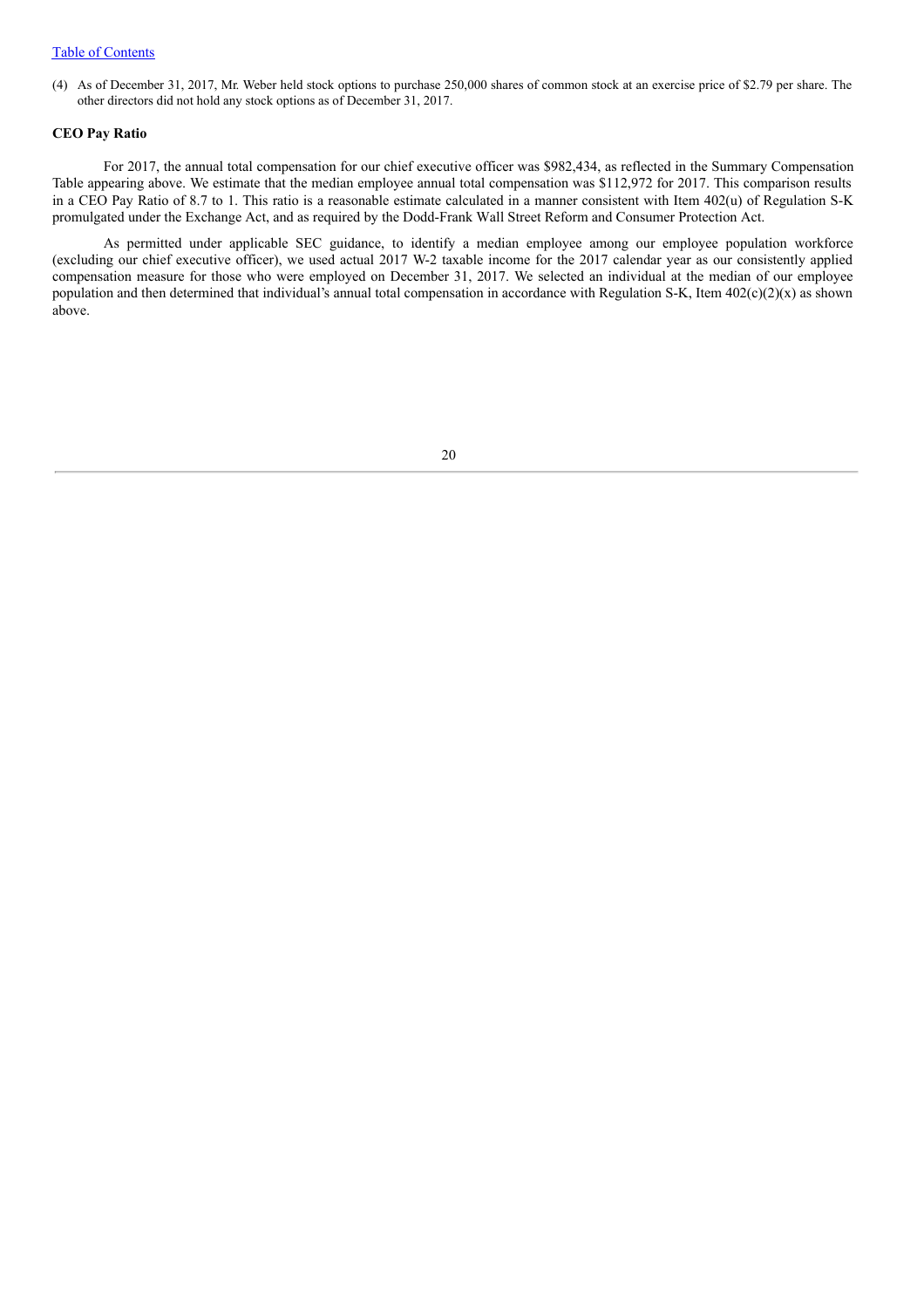#### **Item 12.** *Security Ownership of Certain Beneficial Owners and Management and Related Stockholder Matters*

### **Securities Authorized for Issuance under Equity Compensation Plans**

The following table summarizes certain information regarding our equity compensation plans, as of December 31, 2017.

| <b>Plan Category</b>                                       | Number of<br>securities to be<br>issued upon<br>exercise of<br>outstanding<br>options, warrants<br>and rights | Weighted-average<br>exercise price of<br>outstanding<br>options, warrants<br>and rights | Number of<br>securities<br>remaining<br>available for<br>future issuance<br>under equity<br>compensation<br>plans |
|------------------------------------------------------------|---------------------------------------------------------------------------------------------------------------|-----------------------------------------------------------------------------------------|-------------------------------------------------------------------------------------------------------------------|
| Equity compensation plans approved by security holders     |                                                                                                               |                                                                                         |                                                                                                                   |
| 2013 Equity Incentive Plan                                 | 250,000                                                                                                       | 2.79                                                                                    | 2,888,347                                                                                                         |
| Equity compensation plans not approved by security holders |                                                                                                               |                                                                                         |                                                                                                                   |
| <b>Total</b>                                               | 250,000                                                                                                       | 2.79                                                                                    | 2,888,347                                                                                                         |

#### **Security Ownership of Certain Beneficial Owners and Management**

The following table presents information, to the best of our knowledge, about the beneficial ownership of our common stock on April 17, 2018, held by those persons known to beneficially own more than 5% of our capital stock, by our directors and director nominees, by our named executive officers, executive officers, and by our directors and executive officers as a group. The percentage of beneficial ownership for the following table is based on 128,187,856 shares of common stock outstanding as of April 17, 2018.

Beneficial ownership is determined in accordance with the rules of the SEC and does not necessarily indicate beneficial ownership for any other purpose. Under these rules, beneficial ownership includes those shares of common stock over which the shareholder has sole or shared voting or investment power. It also includes (unless footnoted) shares of common stock that the shareholder has a right to acquire within 60 days after April 17, 2018 through the exercise of any option or other right. The percentage ownership of the outstanding common stock, however, is based on the assumption, expressly required by the rules of the SEC, that only the person or entity whose ownership is being reported has converted options into shares of our common stock.

| Name <sup>(1)</sup>                                                | Number of<br><b>Shares</b> | Percent of<br><b>Common Stock</b> |
|--------------------------------------------------------------------|----------------------------|-----------------------------------|
| <b>Certain Beneficial Owners:</b>                                  |                            |                                   |
| TRT Holdings, Inc.                                                 |                            |                                   |
| 4001 Maple Ave., Suite 600, Dallas, TX 75219                       | 12,461,885 (2)             | $9.7\%$                           |
|                                                                    |                            |                                   |
| <b>Directors, Named Executive Officers and Executive Officers:</b> |                            |                                   |
| Bahram Akradi                                                      | 7,217,211                  | $5.6\%$                           |
| Lisa Bromiley                                                      | 159,536                    | $\ast$                            |
| Michael Frantz                                                     | 87,548                     | $\ast$                            |
| <b>Robert Grabb</b>                                                | 225,091                    | $\star$                           |
| Delos Cy Jamison                                                   | 138,156                    | $\ast$                            |
| Jack King                                                          | 148,907                    | $\star$                           |
| Michael Popejoy                                                    | 71,473                     | $\ast$                            |
| <b>Thomas Stoelk</b>                                               | 227,496<br>(3)             | $\ast$                            |
| <b>Brandon Elliott</b>                                             | 222,561                    | $\ast$                            |
| Chad Allen                                                         | 99,145                     | $\ast$                            |
| Erik Romslo                                                        | 355,412                    | $\ast$                            |
| Directors and Current Executive Officers as a Group (10 persons)   | 8,725,040                  | $6.8\%$                           |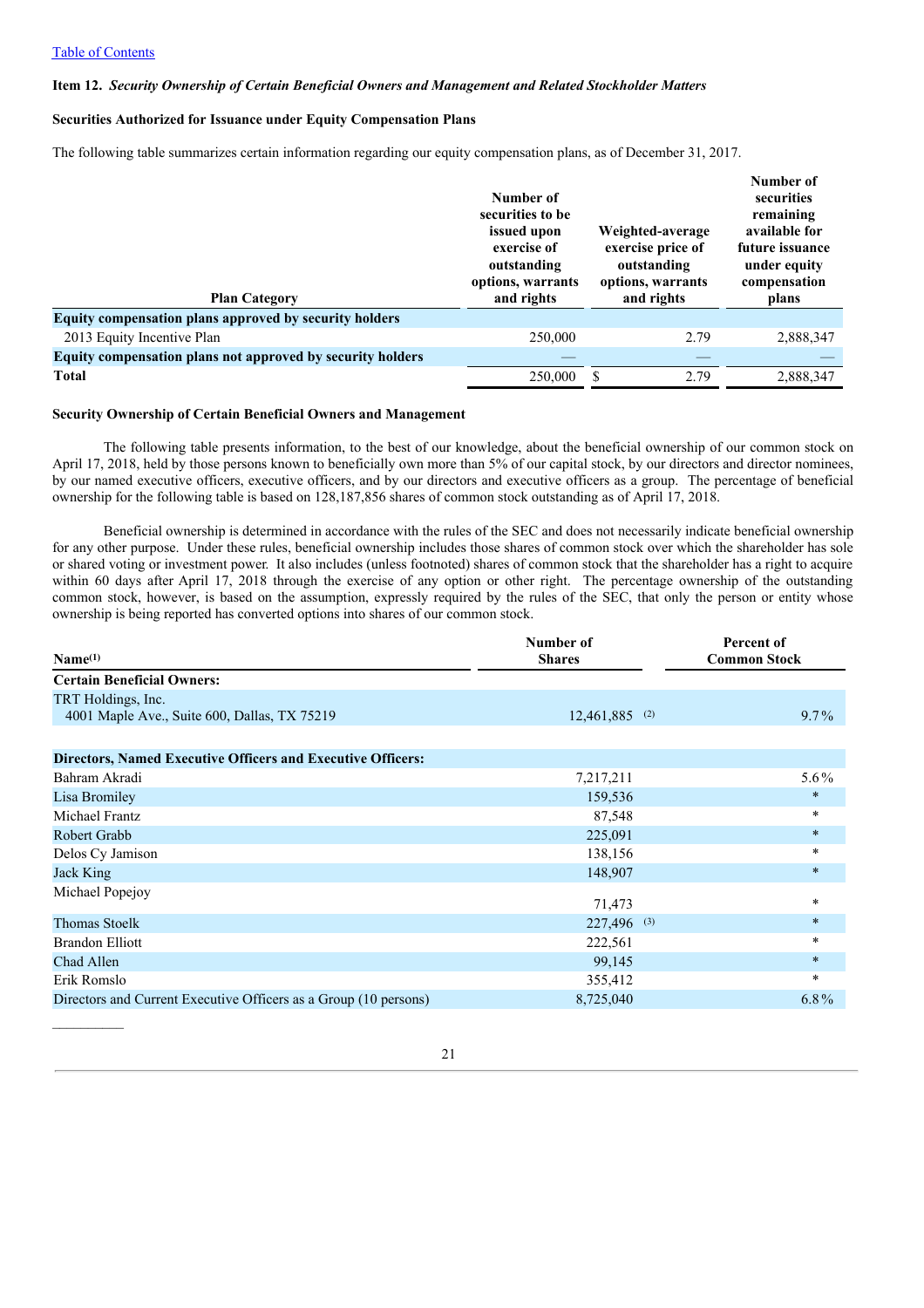- Denotes less than 1% ownership.
- (1) As used in this table, "beneficial ownership" means the sole or shared power to vote, or to direct the voting of, a security, or the sole or shared investment power with respect to a security (i.e., the power to dispose of, or to direct the disposition of, a security). The address of each member of management and each director is care of our company.
- (2) The information is based on information reported to the SEC in an amended Schedule 13D filed by TRT Holdings, Inc., Cresta Investments, LLC, Cresta Greenwood, LLC and Robert B. Rowling (the "Reporting Persons") on April 5, 2018. The Reporting Persons beneficially own, in the aggregate, 12,461,885 common shares. TRT Holdings, Inc. has sole voting power and sole dispositive power with respect to 7,169,741 shares. Cresta Investments, LLC has sole voting power and sole dispositive power with respect to 3,947,921 shares. Cresta Greenwood, LLC has sole voting power and sole dispositive power with respect to 1,344,223 shares. Mr. Rowling beneficially owns all 12,461,885 common shares held directly by TRT Holdings, Inc., Cresta Investments, LLC and Cresta Greenwood, LLC. Mr. Rowling beneficially owns the common shares held directly by TRT Holdings, Inc. due to his ownership of all of the shares of Class B Common Stock of TRT Holdings, Inc. Mr. Rowling beneficially owns the common shares held directly by Cresta Investments, LLC and Cresta Greenwood, LLC due to his direct and indirect ownership of 100% of the ownership interests in such entities.
- (3) Mr. Stoelk resigned all positions with the company on January 31, 2018, and his reported holdings are to the best of our knowledge.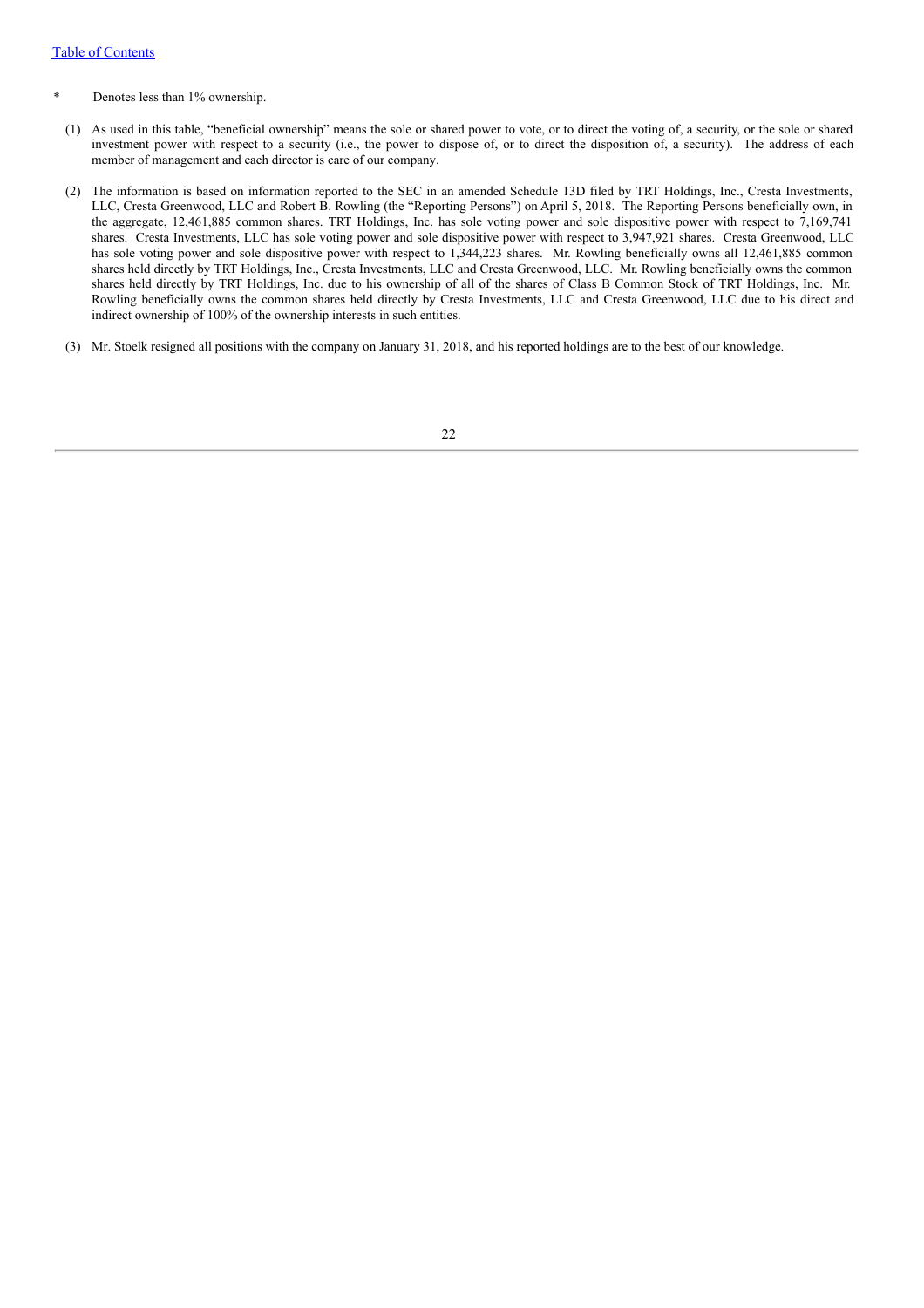#### **Item 13.** *Certain Relationships and Related Transactions, and Director Independence*

### **Transactions with Related Persons**

#### *Exchange Agreement*

On January 31, 2018, we entered into an exchange agreement that was subsequently amended on each of March 20, 2018 and April 2, 2018 (as amended, the "Exchange Agreement") with holders (the "Supporting Noteholders") of approximately \$497 million, or 71%, of the aggregate principal amount of our outstanding 8.000% Senior Notes due 2020 (the "Outstanding Notes"), pursuant to which the Supporting Noteholders have agreed to exchange all of the Outstanding Notes held by each such Supporting Noteholder for approximately \$155 million of our common stock and approximately \$344 million in aggregate principal amount of new senior secured second lien notes due 2023 (the "Second Lien Notes") (such proposed exchange, the "Exchange Transaction"). TRT Holdings, Inc. ("TRT"), Cresta Investments, LLC and Robert B. Rowling (together, the "TRT Noteholders") are Supporting Noteholders and would receive, upon consummation of the Exchange Transaction, in the aggregate, approximately 54.6 million shares of our common stock and approximately \$125.3 million aggregate principal amount of Second Lien Notes. Each of the TRT Noteholders individually beneficially owned in excess of 5% of our outstanding common stock when the Exchange Agreement was entered into.

The obligations of the Supporting Noteholders under the Exchange Agreement, including their obligation to exchange their Outstanding Notes, are subject to the conditions set forth in the Exchange Agreement, including: (a) the successful completion of an equity transaction (the "Equity Raise") comprised of \$140.0 million in gross proceeds from the sale of our common stock, including the funding of up to \$52.0 million of commitments received under the Subscription Agreements (as defined below); (b) our reincorporation in the State of Delaware and approval of our Delaware certificate of incorporation; (c) our receipt of the requisite shareholder approvals required by the NYSE American for (i) the issuance of the common stock in the Exchange Transaction and Equity Raise to the extent required and (ii) the reincorporation; (d) the Company obtaining the requisite consent of the lenders under the Company's first lien term loan credit agreement (the "Term Loan Credit Agreement") (including pursuant to an amendment to the terms thereof) to permit the Exchange Transaction; and (e) entry into a customary intercreditor agreement between the administrative agent for the Term Loan Credit Agreement and the trustee for the Second Lien Notes. The Exchange Agreement will terminate upon written notice of termination by us or the Supporting Noteholders if the Exchange Transaction has not closed on or before May 15, 2018.

#### *Subscription Agreements and Equity Raise*

On January 31, 2018, and in connection with the Exchange Transaction, the Company and Bahram Akradi, the Chairman of our board of directors, TRT and certain other investors each entered into subscription agreements (the "Subscription Agreements") whereby such investors agreed to purchase up to \$40.0 million of our common stock at \$3.00 per share (subject to downward adjustment based on the pricing of the Equity Raise), subject to the closing of the Exchange Transaction. Pursuant to their respective Subscription Agreements, Mr. Akradi agreed to purchase \$12.0 million of our common stock and TRT agreed to purchase \$10.0 million of our common stock. Based on the pricing of the Equity Raise, the lowest price of which was \$1.50 per share, Mr. Akradi would purchase 8.0 million shares of our common stock and TRT would purchase 6.7 million shares of our common stock pursuant to their respective Subscription Agreements if the Exchange Transaction is completed. Mr. Akradi and TRT each beneficially owned in excess of 5% of our outstanding common stock when their respective Subscription Agreements were entered into.

On April 10, 2018, to satisfy, in part, our obligation to complete the Equity Raise, we completed an underwritten public offering (the "Offering"), whereby we sold 58,666,667 shares of our common stock at a public offering price of \$1.50 per share. As part of the Offering, Mr. Akradi purchased 1.0 million shares of our common stock from the underwriters of the Offering for an aggregate purchase price of \$1.5 million. Mr. Akradi beneficially owned in excess of 5% of our outstanding common stock when he purchased such shares.

#### *Registration Rights*

In accordance with the terms of the Exchange Agreement, we agreed that at the closing of the Exchange Transaction, we will enter into registration rights agreements with (i) the Supporting Noteholders, including the TRT Noteholders, pursuant to which we will agree to file with the SEC a registration statement registering for resale the shares of common stock and the Second Lien Notes issued in the Exchange Transaction, and (ii) with the TRT Noteholders and an affiliate of TRT, pursuant to which we will agree to file with the SEC a registration statement registering for resale all of the shares of common stock held by the TRT Noteholders and such affiliate, excluding shares of common stock that the TRT Noteholders will receive pursuant to the Exchange Transaction.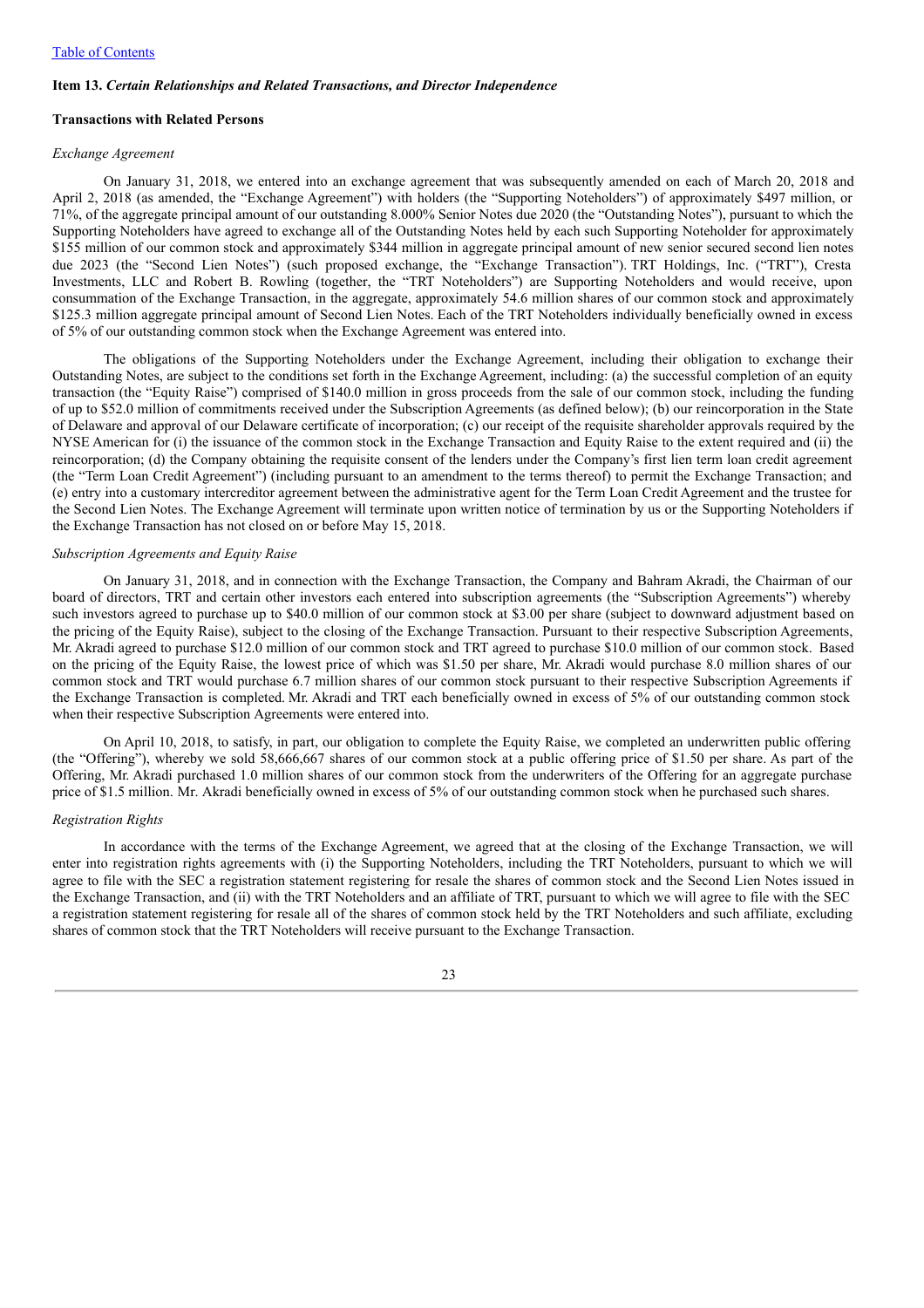#### **Related Person Transaction Review Policy**

Our board of directors has adopted a written related person transaction approval policy, which we refer to as our related person policy. Subject to the exceptions described below, our related person policy requires our audit committee to review and approve, ratify or disapprove of any proposed related person transaction. In reviewing a transaction, our audit committee will consider all relevant facts and circumstances, including (1) whether the terms are fair to the company, (2) whether the transaction is material to the company, (3) the role the related person played in arranging the transaction, (4) the structure of the transaction, (5) the interests of all related persons in the transaction, and (6) whether the transaction has the potential to influence the exercise of business judgment by the related person or others. Our audit committee will not approve or ratify a related person transaction unless it determines that, upon consideration of all relevant information, the transaction is beneficial to our company and the terms of the transaction are fair to our company. It will be our policy that directors interested in a related person transaction will recuse themselves from any vote relating to a related person transaction in which they have an interest. Under our related person policy, a related person includes any of our directors, director nominees, executive officers, any beneficial owner of more than 5% of our common stock and any immediate family member of any of the foregoing. Related person transactions exempt from our policy include (1) compensatory arrangements with our directors and executive officers that are approved by our compensation committee, (2) transactions available to all of our employees or shareholders on the same terms, (3) transactions with another entity if the related person's interest in the transaction arises only from such person's position as a director of, and/or beneficial owner of less than 5% in, such entity, (4) transactions with another entity if the related person's interest in the transaction arises only from such person's position as a limited partner with less than a 5% interest in such entity, and (5) transactions between us and a related person that, when aggregated with the amount of all other transactions between us and the related person or its affiliates, involve \$10,000 or less in a year.

All of the transactions described above under "Transactions with Related Persons" were approved by our audit committee pursuant to the related person policy.

### **Director Independence**

Our board has determined each of the directors of the company, and each person who served as a director during 2017, to be an "independent director" as defined in the NYSE American Company Guide. In reaching this determination with respect to Messrs. Frantz and Popejoy, the board considered their employment relationships with TRT Holdings, Inc. (which, together with its affiliates, is a significant common stockholder of the company and also a holder of a significant amount of the company's 8% senior unsecured notes, due 2020) and determined, as it did for all other directors, that no relationship exists that would interfere with the exercise of independent judgment in carrying out the responsibilities of a director. There are no familial relationships between any of our directors and executive officers.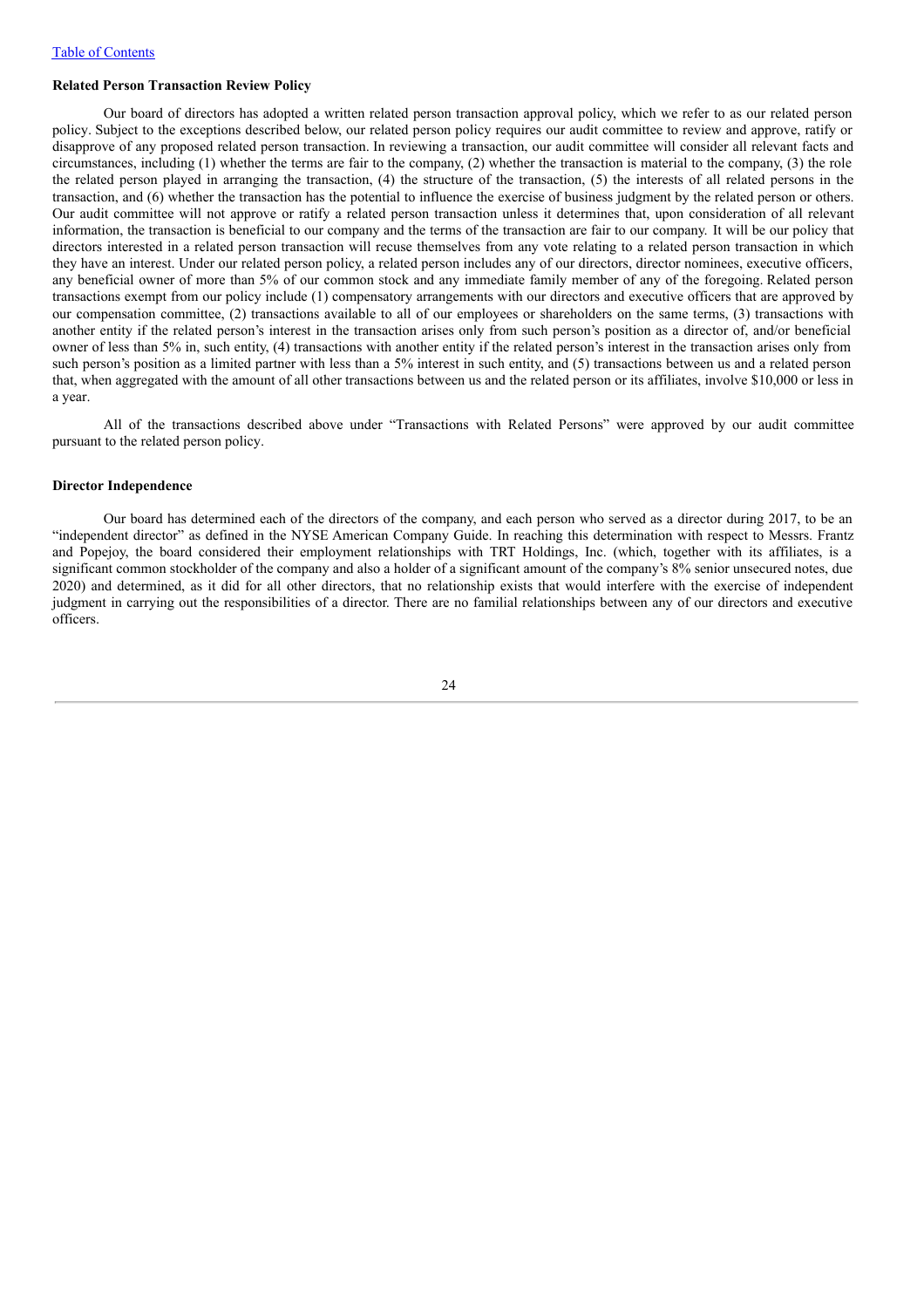#### **Item 14.** *Principal Accountant Fees and Services*

### **Registered Public Accountant Fees**

Grant Thornton served as our independent registered public accounting firm for the years ended December 31, 2017 and 2016. Aggregate fees for professional services rendered by Grant Thornton for the years ended December 31, 2017 and 2016 were as follows:

|                           | <b>Fiscal Year Ended</b> |    |                   |
|---------------------------|--------------------------|----|-------------------|
|                           | December 31, 2017        |    | December 31, 2016 |
| <b>Audit Fees</b>         | 390,455                  | S  | 387,344           |
| <b>Audit-Related Fees</b> |                          |    |                   |
| Tax Fees                  | $9,984$ (1)              |    | 35,340<br>(1)     |
| All Other Fees            |                          |    |                   |
| Total                     | 400,439                  | ۰D | 422,684           |

(1) Tax related fees in 2017 and 2016 consisted of fees related to analyzing potential net operating loss carryforward utilization limits.

Audit fees were for professional services rendered for the audits of the financial statements, review of interim financial statements, reviews of income tax provisions, audits of statutory financial statements, comfort letters in connection with offerings, consents and the review of documents we filed with the SEC. The percentage of hours spent by Grant Thornton on these services that were attributable to work performed by persons not employed by Grant Thornton, as applicable on a full-time permanent basis did not exceed 50%.

The audit committee of the board of directors has determined that the provision of services covered by the foregoing fees is compatible with maintaining the principal accountant's independence.

#### **Pre-Approval Policies and Procedures of Audit Committee**

Our audit committee has adopted pre-approval policies and procedures to ensure the continued independence of our auditor. As a general rule, we will only engage our auditors for non-audit-related work if those services enhance and support the attest function of the audit or are an extension to the audit or audit-related services.

Our audit committee annually evaluates our auditors' independence, professional capability and fees based on a variety of factors. The committee annually obtains from the auditor a formal written statement delineating all relationships between the auditor and our company, consistent with Independence Standards Board Standard 1 and engages in a dialogue with the auditor with respect to any disclosed relationships or services that may impact the objectivity and independence of the auditor.

The audit committee takes appropriate action to oversee the independence of the auditor, which includes review and approval of the auditors' annual audit plan and audit scope including a description of key functions and/or locations to be audited, a general description of each of the non-audit services provided or to be provided and an estimate of audit and non-audit fees and costs for the year and actual versus estimated for the preceding year. The committee ascertains whether resources are reasonably allocated as to risk and exposure and makes any recommendations that might be required to more appropriately allocate the auditors' efforts.

The audit committee appraises the efficiency and effectiveness of the audit efforts and of financial accounting and reporting systems through scheduled meetings with the auditors and ensures that management places no restrictions on the scope of audits or examinations. The lead audit partner will review with the committee the services the auditor expects to provide and the related fees, as appropriate. In addition, management will provide the committee with periodic updates of any non-audit services that the auditor has been asked to provide or may be asked to provide in the future.

The committee pre-approved all of the services we received from Grant Thornton during 2017.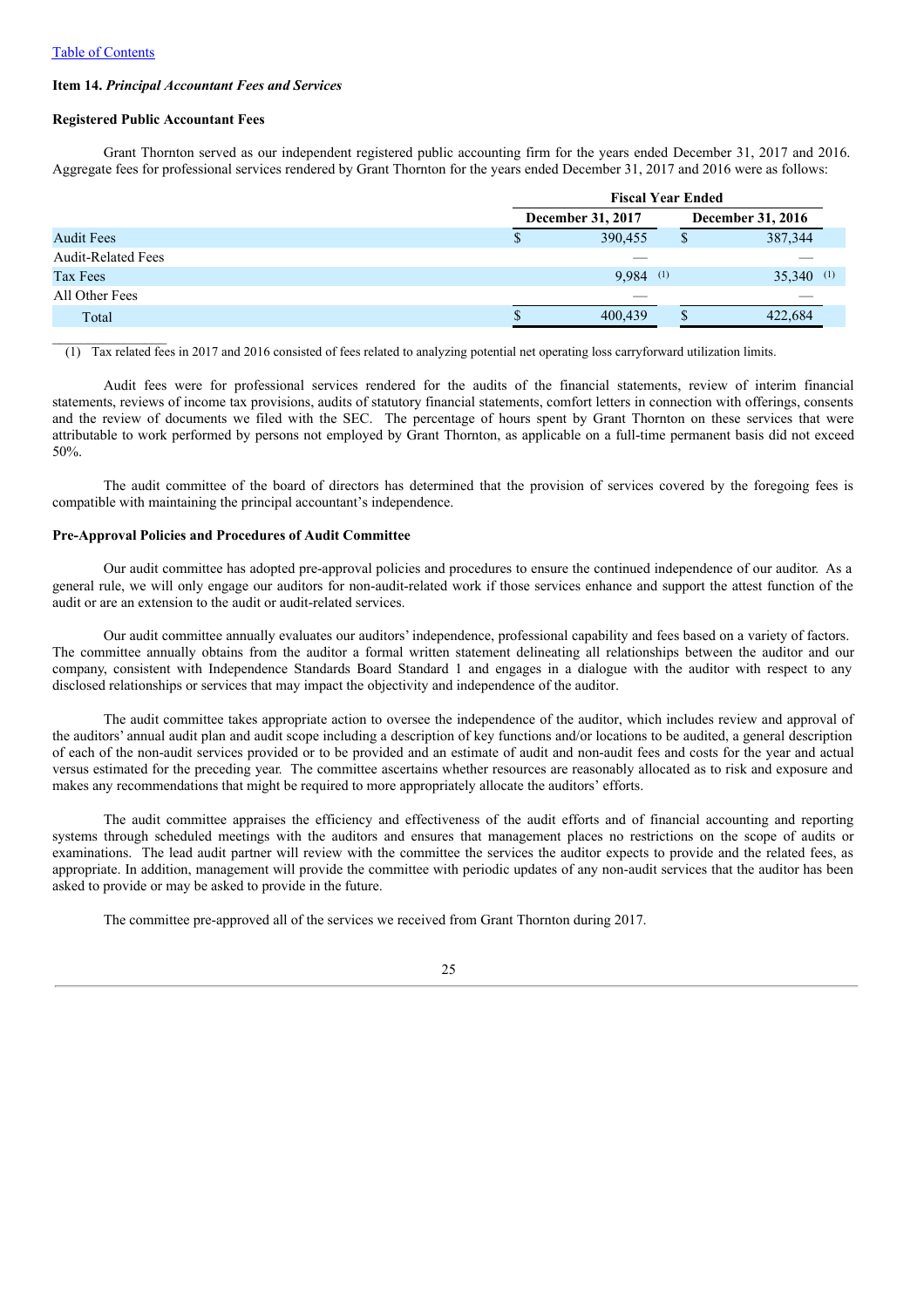# **PART IV**

## **Item 15.** *Exhibits and Financial Statement Schedules*

- (a) Documents filed as part of this Report:
	- *1 Exhibits* The exhibits listed below are filed or incorporated by reference as part of the annual report.

### (b) Exhibits:

| 31.1 | Certification of the principal executive officer pursuant to Filed herewith<br>Rule $13a-14(a)$ or $15d-14(a)$ under the Securities Exchange<br>Act of 1934, as adopted pursuant to Section 302 of the<br>Sarbanes-Oxley Act of 2002 |                |
|------|--------------------------------------------------------------------------------------------------------------------------------------------------------------------------------------------------------------------------------------|----------------|
| 31.2 | Certification of the principal financial officer pursuant to<br>Rule $13a-14(a)$ or $15d-14(a)$ under the Securities Exchange<br>Act of 1934, as adopted pursuant to Section 302 of the<br>Sarbanes-Oxley Act of 2002                | Filed herewith |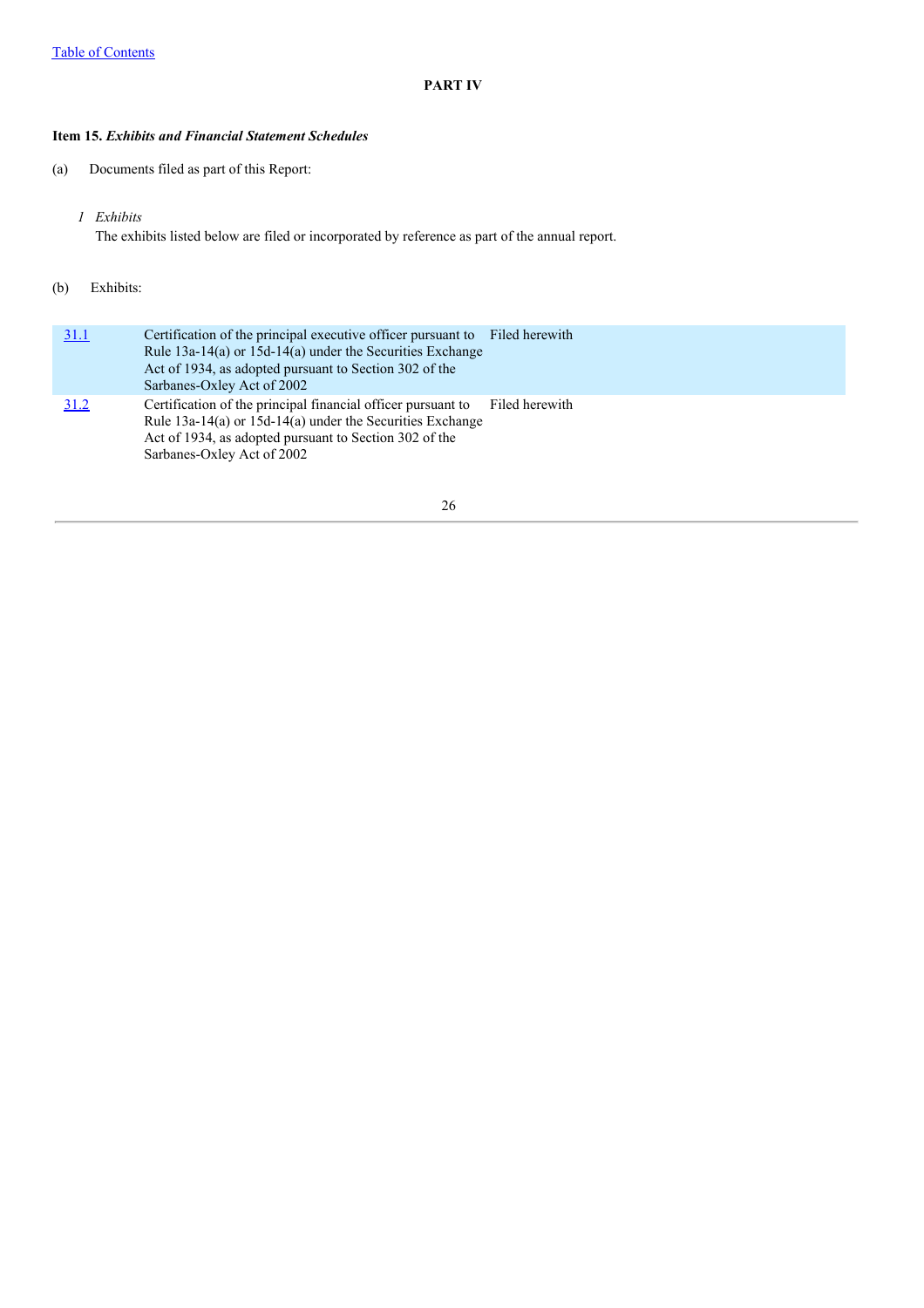### **SIGNATURES**

Pursuant to the requirements of Section 13 or 15(d) of the Securities Exchange Act of 1934, the registrant has duly caused this report to be signed on its behalf by the undersigned, thereunto duly authorized.

# **NORTHERN OIL AND GAS, INC.**

Date: April 27, 2018 By: /s/ Chad Allen

Chad Allen, Interim Chief Financial Officer; Chief Accounting Officer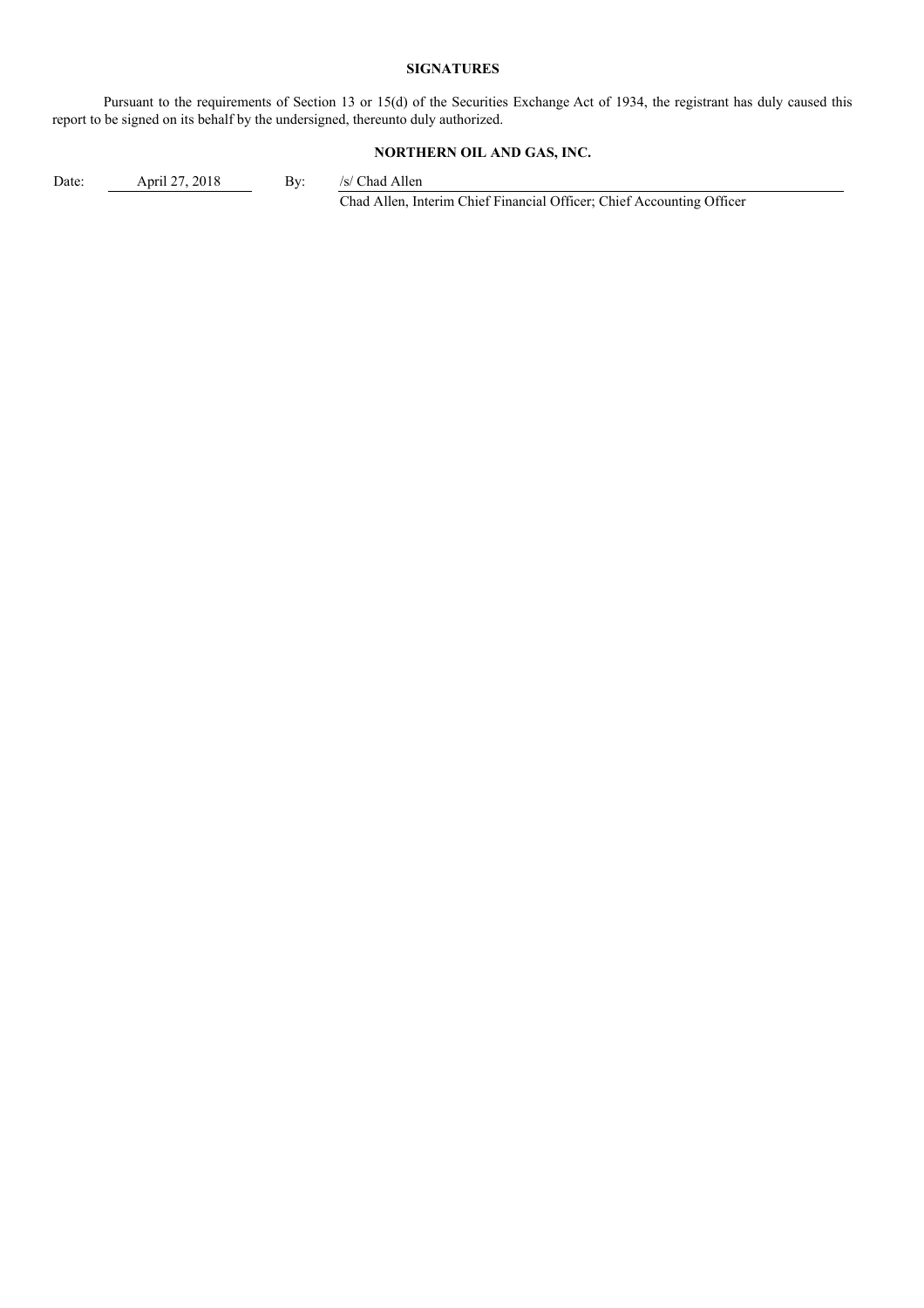### **CERTIFICATION**

I, Brandon Elliott, certify that:

- 1. I have reviewed this Amendment No. 1 on Form 10-K/A of Northern Oil and Gas,  $Inc$
- 2. Based on my knowledge, this report does not contain any untrue statement of a material fact or omit to state a material fact necessary to make the statements made, in light of the circumstances under which such statements were made, not misleading with respect to the period covered by this report;
- 3. Based on my knowledge, the financial statements, and other financial information included in this report, fairly present in all material respects the financial condition, results of operations and cash flows of the registrant as of, and for, the periods presented in this report;
- 4. The registrant's other certifying officer(s) and I are responsible for establishing and maintaining disclosure controls and procedures (as defined in Exchange Act Rules 13a-15(e) and 15d-15(e)) and internal control over financial reporting (as defined in Exchange Act Rules 13a-15(f) and 15d-15(f)) for the registrant and have:
	- a) Designed such disclosure controls and procedures, or caused such disclosure controls and procedures to be designed under my supervision, to ensure that material information relating to the registrant, including its consolidated subsidiaries, is made known to me by others within those entities, particularly during the period in which this report is being prepared;
	- b) Designed such internal control over financial reporting, or caused such internal control over financial reporting to be designed under my supervision, to provide reasonable assurance regarding the reliability of financial reporting and the preparation of financial statements for external purposes in accordance with generally accepted accounting principles;
	- c) Evaluated the effectiveness of the registrant's disclosure controls and procedures and presented in this report my conclusions about the effectiveness of the disclosure controls and procedures, as of the end of the period covered by this report based on such evaluation; and
	- d) Disclosed in this report any change in the registrant's internal control over financial reporting that occurred during the registrant's most recent fiscal quarter (the registrant's fourth fiscal quarter in the case of an annual report) that has materially affected, or is reasonably likely to materially affect, the registrant's internal control over financial reporting; and
- 5. The registrant's other certifying officer(s) and I have disclosed, based on our most recent evaluation of internal control over financial reporting, to the registrant's auditors and the audit committee of registrant's board of directors (or persons performing the equivalent functions):
	- a) All significant deficiencies and material weakness in the design or operation of internal control over financial reporting which are reasonably likely to adversely affect the registrant's ability to record, process, summarize and report financial information; and
	- b) Any fraud, whether or not material, that involves management or other employees who have a significant role in the registrant's internal control over financial reporting.

Dated: April 27, 2018 By: /s/ Brandon Elliott

Brandon Elliott Principal Executive Officer